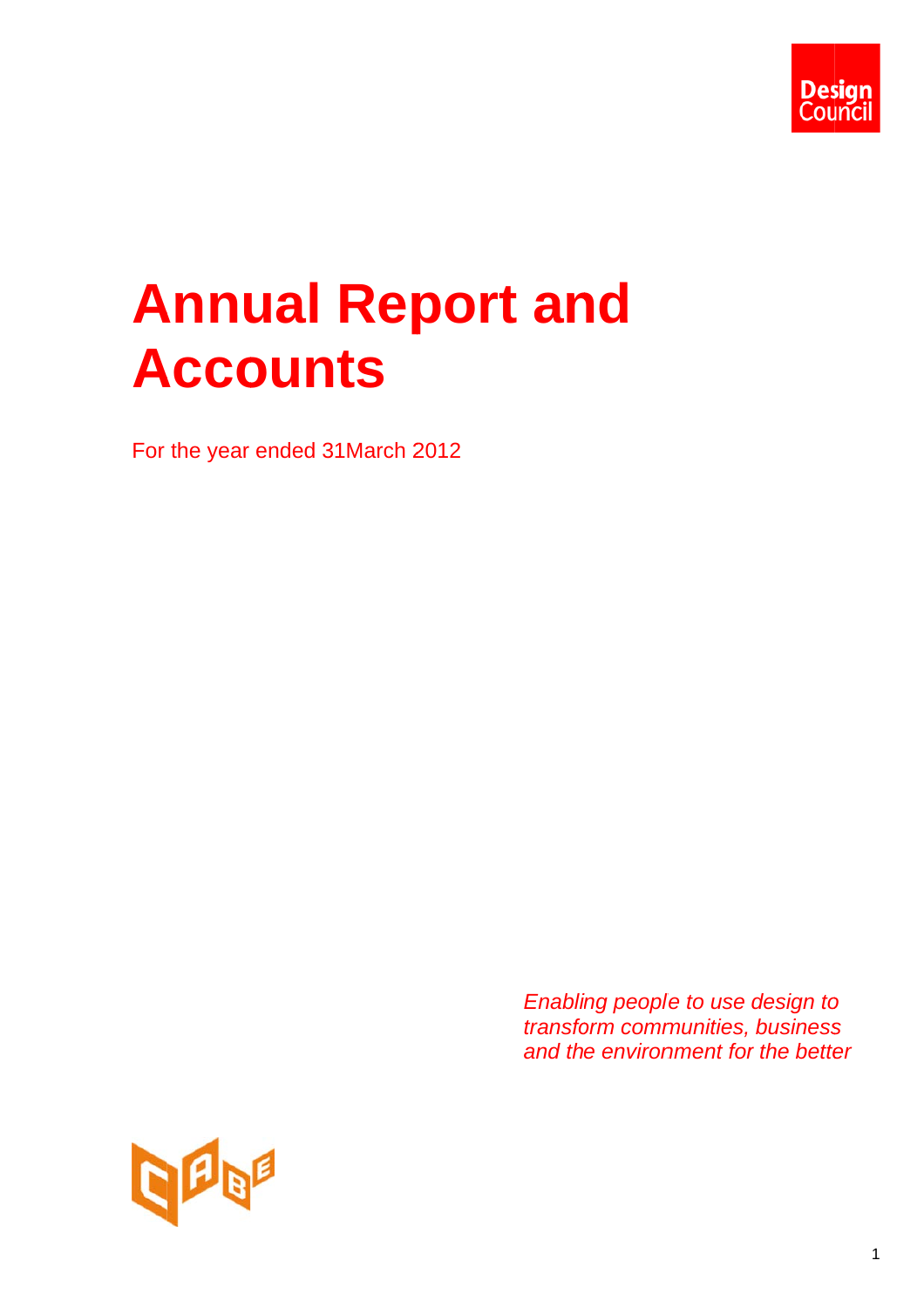# **Contents**

| Consolidated Statement of Financial Activities for the year ended 31 March 201220# |  |
|------------------------------------------------------------------------------------|--|
|                                                                                    |  |
|                                                                                    |  |
|                                                                                    |  |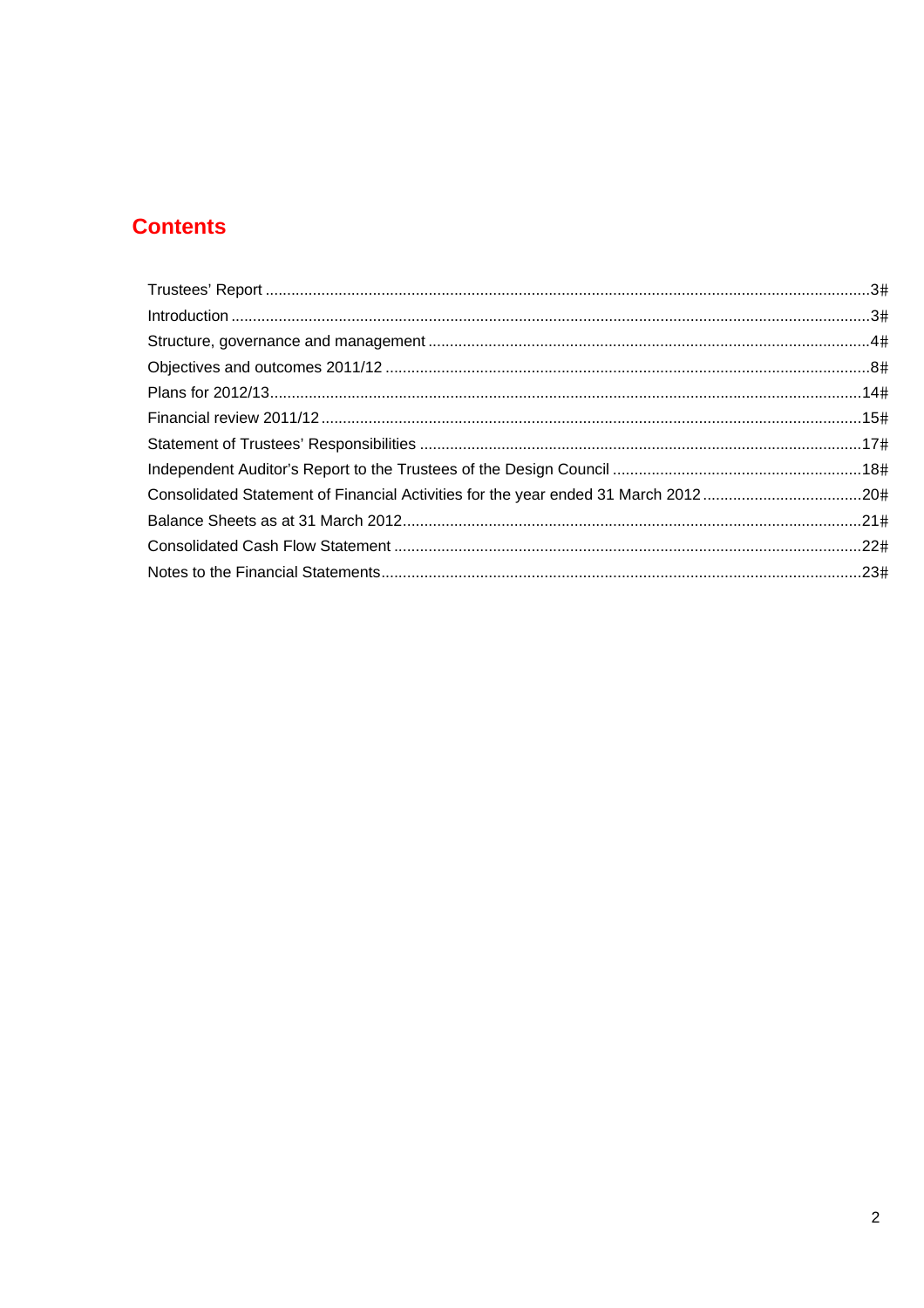# Trustees' Report

*"The role of design is to improve quality of life and, in challenging economic times, it can show people another way. Through innovation and creativity we can find tangible new solutions to everyday problems."* 

**Martin Temple CBE, Chairman of the Design Council** 

# **Introduction**

The Design Council is a charity incorporated by Royal Charter which promotes design and architecture for the public good. We enable people to use design to transform communities, business and the environment for the better.

As an enterprising charity, our work places design at the heart of creating value by stimulating innovation in business and public services, improving our built environment and tackling complex social issues. We inspire new design thinking, encourage public debate and inform government policy to improve everyday life and help meet tomorrow's challenges today.

The financial year 2011/12 was a challenging one, as it has been for many organisations. We started the year with the transfer of the trade and assets of the Commission for Architecture and the Built Environment (Cabe) and a restructure as we changed status from being a public body to being a charity. Our Royal Charter was updated to reflect the changes and a new Chair and Board of Trustees were appointed in June 2011. We also convened a new Advisory Council, including representatives from the world of design, education and policy. We have made progress in diversifying our income streams in the transition to becoming a selfsustaining enterprising charity. We have also continued to demonstrate the value of design.

We are proud of the impact that the Design Council has made over the last 60 years and are excited about our future as an enterprising charity; leading, inspiring and influencing the use of design to improve everyday life.

The Trustees submit this Annual Report along with the Consolidated Financial Statements for the year ended 31 March 2012, which comply with the current statutory requirements, the memorandum and articles of association and the Statement of Recommended Practice, Accounting and Reporting by Charities 2005 (SORP).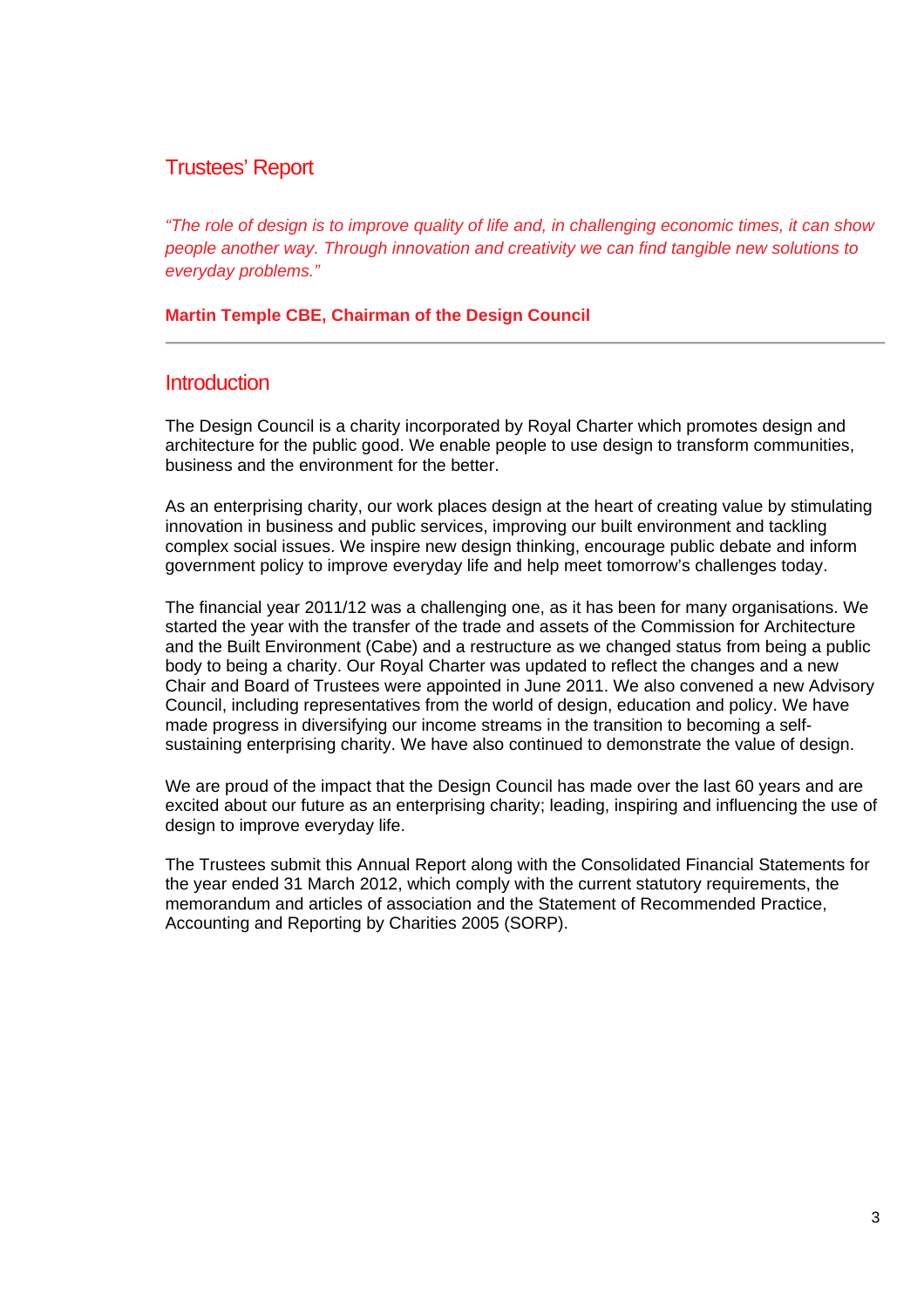# Structure, governance and management

The Design Council was established by Royal Charter in 1944. Over the last 60 years Britain has seen major social, economic and technological change. We've changed too, though we've always strived to make design central to Britain's well-being. In April 2011, the Design Council left the public sector and became a charity promoting design in the public interest. The activities of the Commission for Architecture and the Built Environment were also transferred to the Design Council.

Our Royal Charter sets out our charitable objects as:

*"The advancement of British industry and public services by the improvement of design in their products and services;* 

*The protection, enhancement, improvement and revitalisation of the natural and built environment (including architecture), and the advancement of the education of the public in such subjects and in subjects relating to sustainable development and sustainable living, and to promote study and research in such subjects provided that the useful results of such study are disseminated to the public at large;* 

*Sustainable development means "development which meets the needs of the present without compromising the ability of future generations to meet their own needs."* 

#### Public benefit

The Design Council's objects are stated above. Our **mission** is to bring the transformative power of design to the things that matter for the public good. We believe that good design can deliver growth, sustainability, innovation and stronger communities.

Our **role** is to enable people to use design in practical ways to transform communities, business and the environment for the better.

We achieve this by working collaboratively with our clients and partners – bringing the right people together to boost creativity, shift ways of thinking and translate ideas into real products, services and solutions that benefit everyone. We make sure every pound invested in design thinking pays back even more in supporting economic growth and social and environmental progress.

Our **values** are to be:

Design Led: Operating on the basis of clear design principles Connector: Bringing people, information and ideas together Pioneer: Being innovative and a clear advocate Enterprising: Delivering value and supporting our talent.

The Trustees confirm that they have complied with the duty in section 4 of the Charities Act 2006 to have due regard to the Charity Commission's general guidance on public benefit. The Trustees have referred to this guidance when reviewing the Design Council's aims and objectives, and in planning future activities.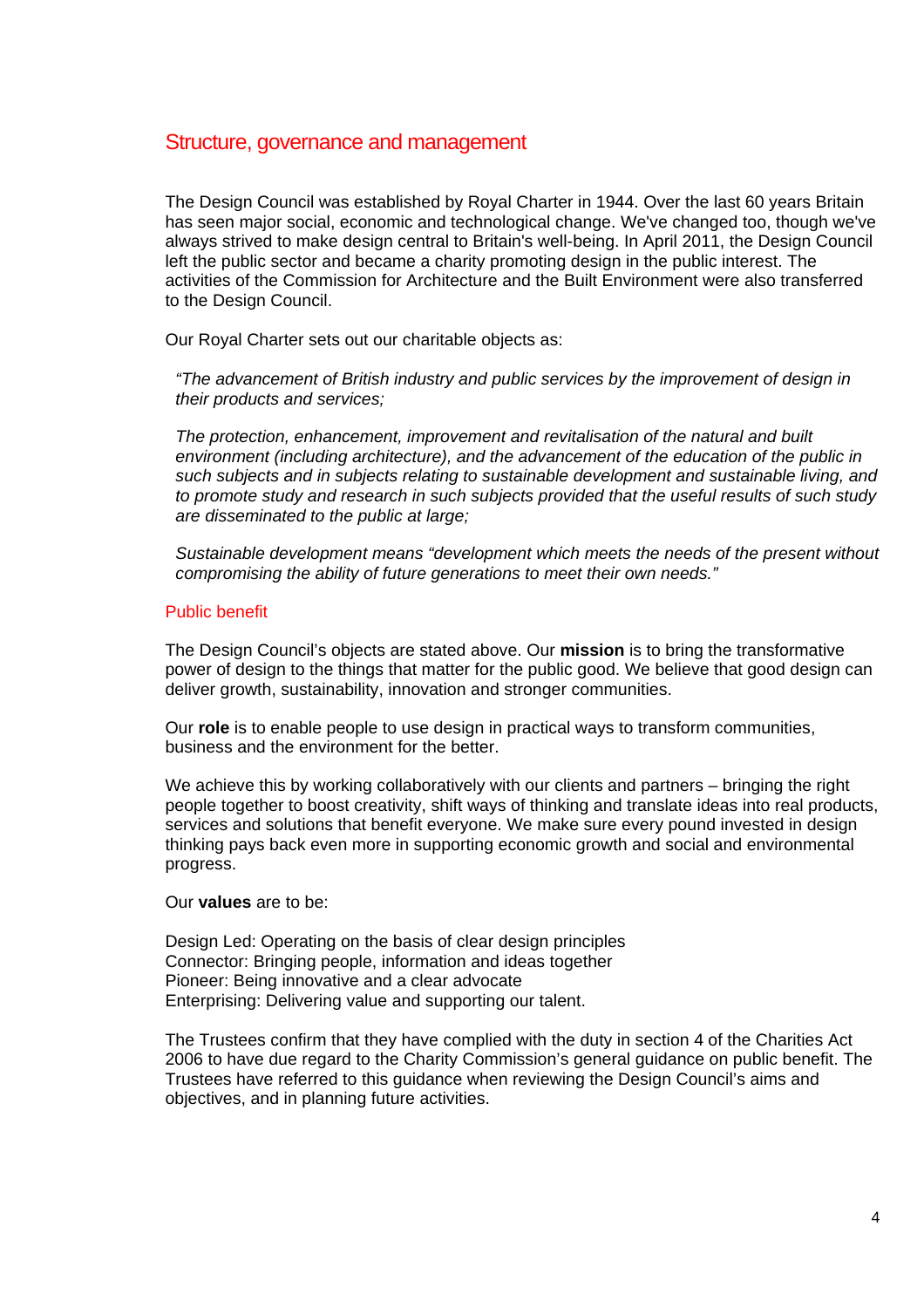#### Subsidiary and related parties

We have two subsidiary businesses: Commission for Architecture and the Built Environment Limited (Cabe) is the legal entity through which we run our built environment programme. Design Council Enterprises Limited (Design Council Enterprises) is a trading vehicle used for fundraising activities that are not primary-purpose charitable activity.

Related Party Transactions are disclosed as note 21 to the Financial Statements.

## Board of Trustees

The Design Council is governed by a Board of Trustees consisting of a Chair, a Deputy Chair and ten other Trustees. The current Trustees were appointed in June 2011 as the Design Council changed status from being a public body to being a charity. All Trustees give their time voluntarily and receive no benefits from the charity. Any expenses reclaimed from the charity by Trustees are set out in note 6 to the accounts.

New Trustees are appointed by a resolution of the Board and may serve a maximum term of nine consecutive years. Appointment as a Trustee is open to any suitably qualified member of the public. On appointment, new Trustees are provided with an induction on the activities of the Design Council and their responsibilities as a Trustee.

|                           | Date<br>appointed | <b>Committee Chairs</b>             |
|---------------------------|-------------------|-------------------------------------|
| Martin Temple (Chair)     | 01.04.11          |                                     |
| Paul Finch (Deputy Chair) | 01.06.11          | Cabe Board                          |
| Pam Alexander             | 01.06.11          |                                     |
| <b>Rab Bennetts</b>       | 01.06.11          |                                     |
| Sandeep Dwesar            | 01.06.11          |                                     |
| Jim Eyre                  | 01.06.11          |                                     |
| Wayne Hemingway           | 01.06.11          |                                     |
| Sir Mark Jones            | 01.06.11          | HR & Remuneration                   |
| Deborah Meaden            | 09.06.11          |                                     |
| Marek Reichman            | 09.06.11          |                                     |
| Simon Waterfall           | 01.06.11          |                                     |
| <b>Peter Williams</b>     | 01.06.11          | Finance, Audit and General Purposes |

The following Trustees served during the year:

The Trustees appoint a Chief Executive, to whom they delegate the responsibility for implementing the strategy and for the day-to-day management of the business. The Chief Executive leads a Senior Management Team currently comprising four directors.

A staff team coordinates our programmes and a network of 300 design and architecture experts, based across the country, deliver our services locally and nationally.

The Board meets at least six times a year (ten times during 2011/12), with the Chief Executive and Senior Management Team, to agree the strategy of the Design Council, to review performance, and to ensure that our governance is of the highest possible standard. Three committees have been established to assist the Board in overseeing the financial and administrative aspects of our activities: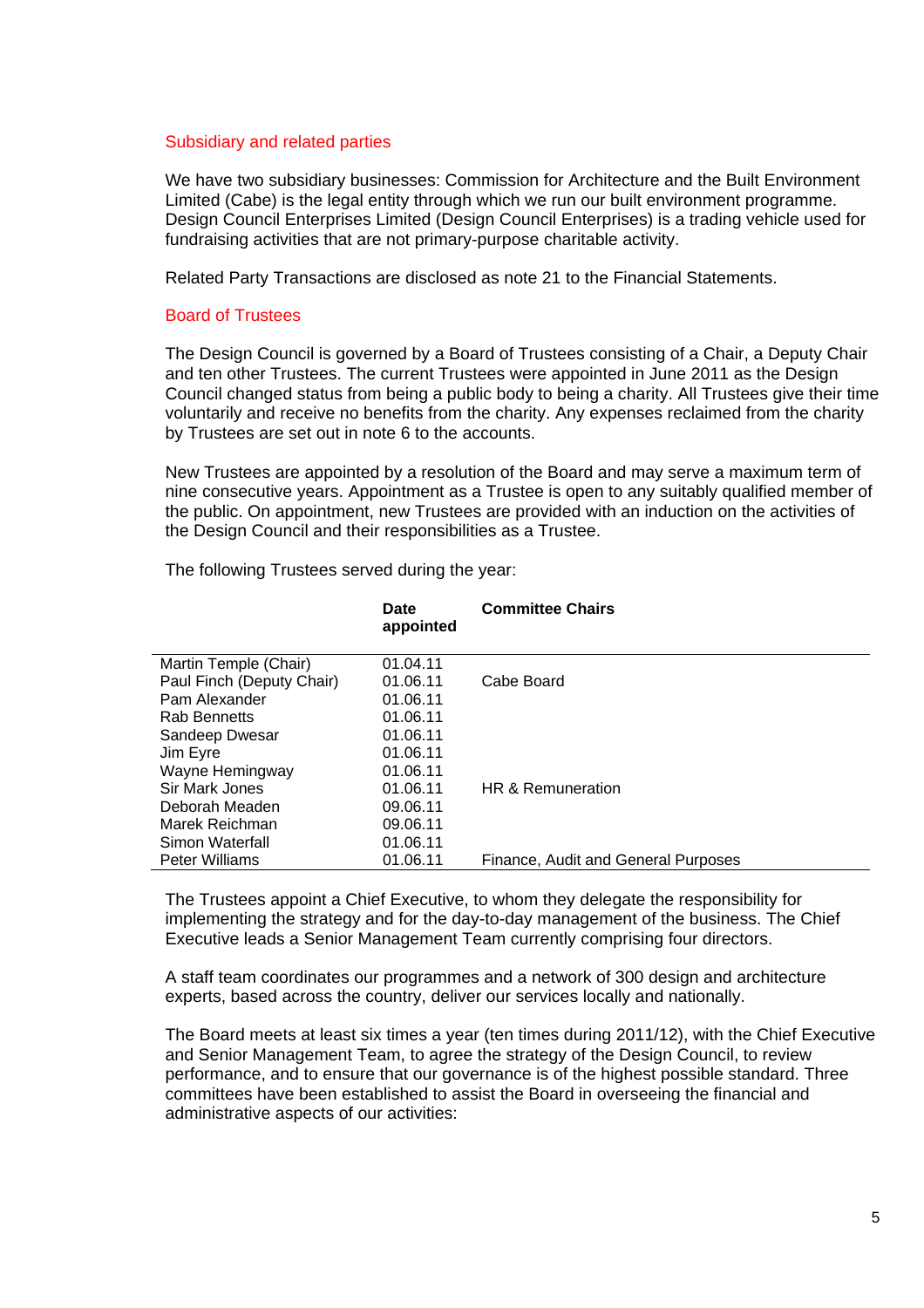#### *Finance, Audit and General Purposes Committee*

#### *Chair: Peter Williams*

#### *Members: Sandeep Dwesar, Jim Eyre*

This committee meets at least four times a year to monitor financial performance, reviewing the management accounts, budgets and cash flow. It also reviews the annual Financial Statements, internal controls and risk management, and liaises with the internal and external auditors.

#### *HR and Remuneration Committee*

#### *Chair: Sir Mark Jones*

#### *Members: Pam Alexander, Martin Temple*

This committee meets at least once a year and provides advice on reward and remuneration and our people strategies. It also approves the annual pay settlement for the Chief Executive.

#### *Cabe Board*

#### *Chair: Paul Finch*

*Members: Pam Alexander, Rab Bennetts, Jim Eyre, Wayne Hemingway*  This board helps to set the strategy for Cabe, reviews its performance and ensures high levels of governance. The Board meets a minimum of six times a year. Members of the Board are also Directors of the Cabe subsidiary company.

#### *Advisory Council*

Our strategic direction is informed by industry and a wide range of public interest. A key forum for contributing to our direction is through our summit and forums Advisory Council. This was set up in June 2011 and members include representatives from the world of design, business education and policy.

Lord Bichard (Chair) Rab Bennetts Alice Black Bonnie Dean Joe Ferry Jane Hartshorne Laura Haynes Mark Holmes Ben Page Liz Peace Sophie Thomas Simon Waterfall Sarah Wigglesworth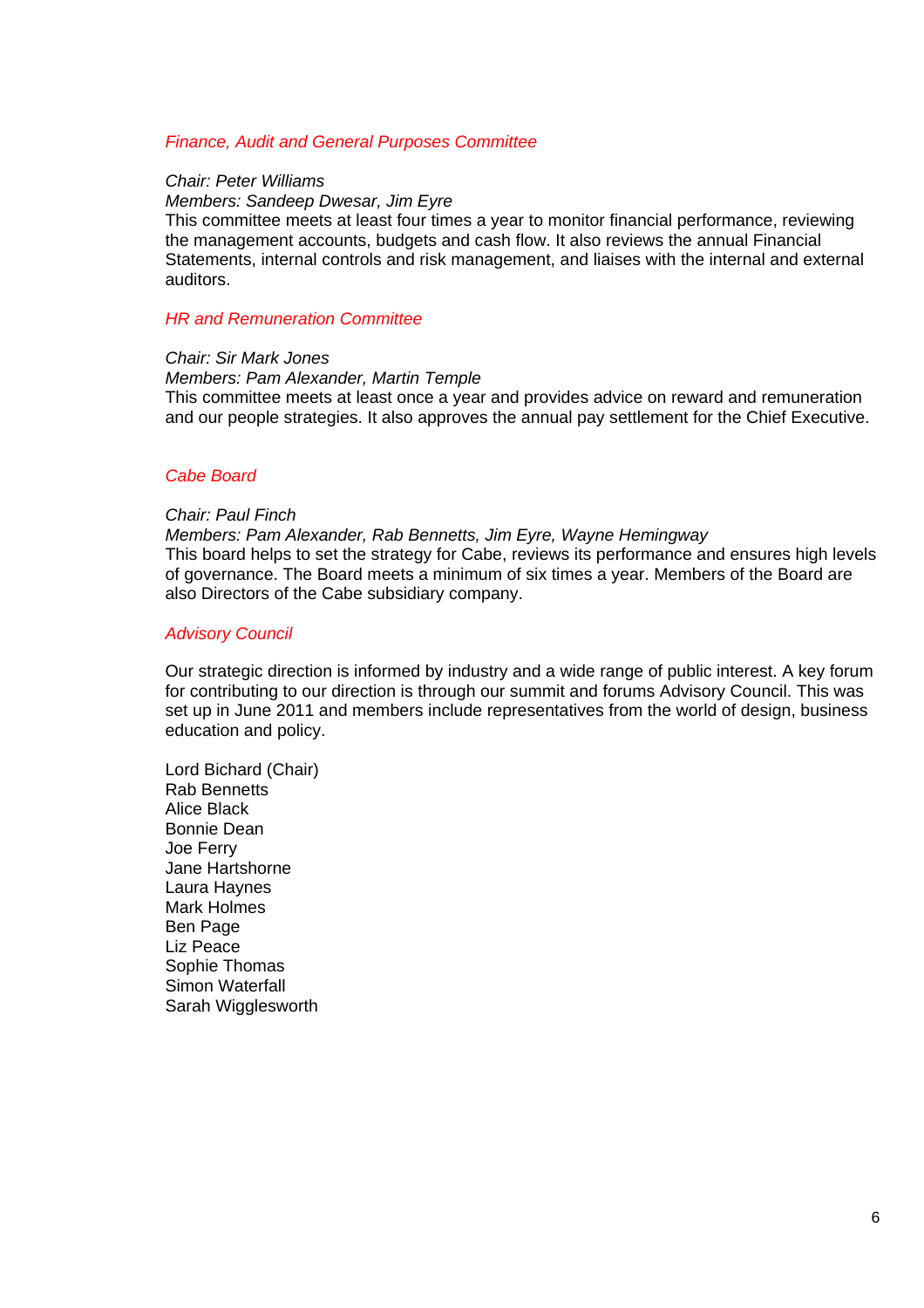#### Risk management

The Trustees are required to manage risks to the charity. They are required to ensure that activities undertaken do not jeopardise the reputation of the Design Council. All potential risks are formally identified and regularly reviewed so that the necessary steps can be taken to either minimise or eliminate them. A key element of the risk mitigation process is the work performed under the internal audit plan, which the auditors prepare and deliver based on key risks facing the organisation.

The internal audit plan and subsequent reports are reviewed by the Finance, Audit and General Purposes Committee. Significant matters arising are reported to the full Board of Trustees. Trustees consider that the key risk facing the Design Council is in growing and developing new income streams to secure our future as a self-sustaining enterprising charity.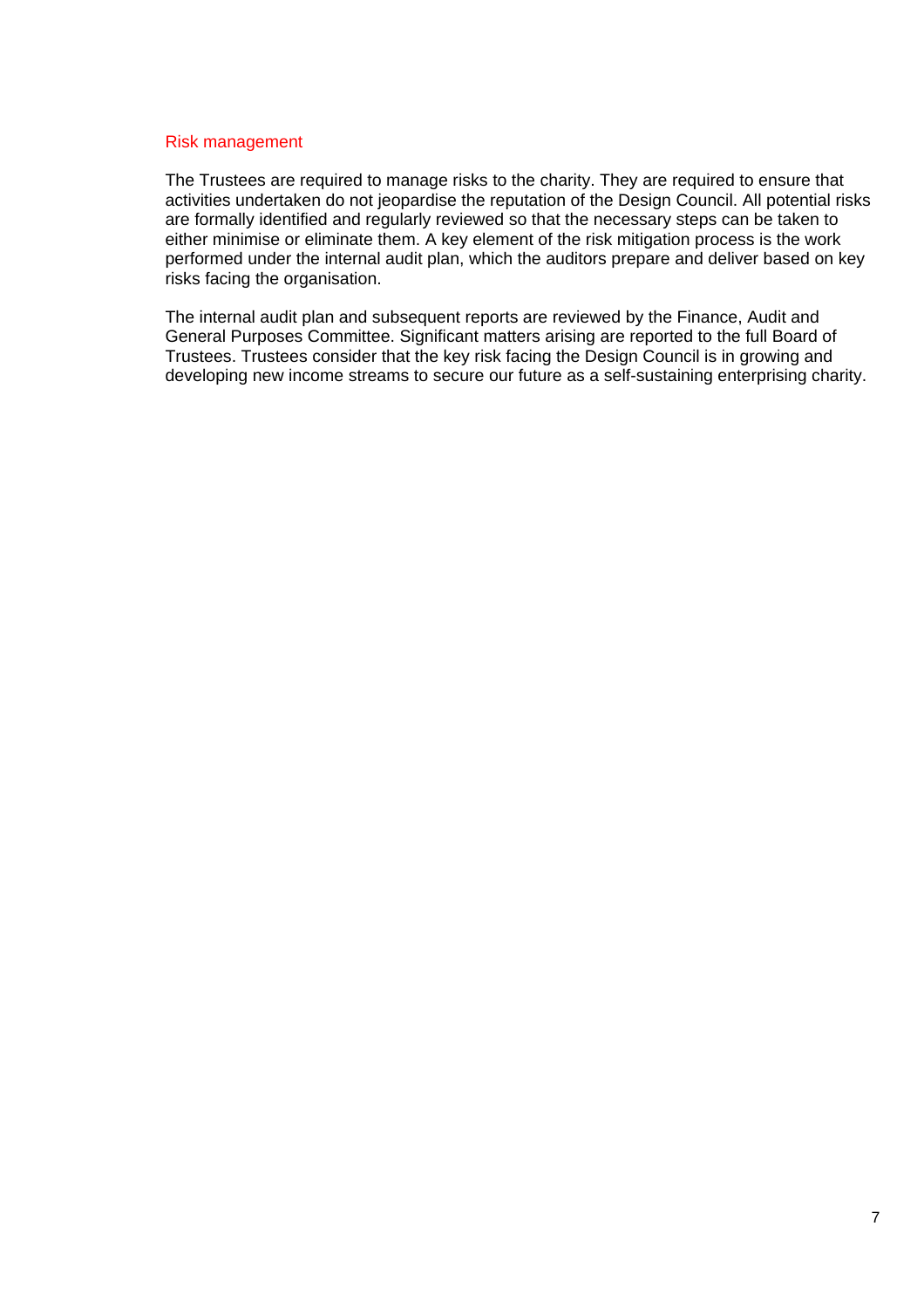# Objectives and outcomes 2011/12

In December 2011 Trustees agreed a new four year strategy (2012-2016), which would deliver three key **strategic objectives**:

- $\triangleright$  To advance new thinking on the benefits of design and influence related social, economic and environmental changes.
- $\triangleright$  To demonstrate how design can help tackle societal challenges and inspire and enable best practice.
- $\triangleright$  To promote a demanding and informed culture of good design in business and the public arena.

We identified three **themes** defining the subjects and sectors we will focus on to deliver our objectives. These themes constitute the "things that matter" referred to in our mission and are societal or economic issues of the day where we believe design can make a real difference.

The themes are:

**Design for the Built Environment:** with a focus on communities, cities, housing and infrastructure.

**Design for Health:** with a focus on preventative approaches, secondary care and better living for an ageing population.

**Design for Innovation**: with a focus on sustainable businesses, better public services and enabling technologies.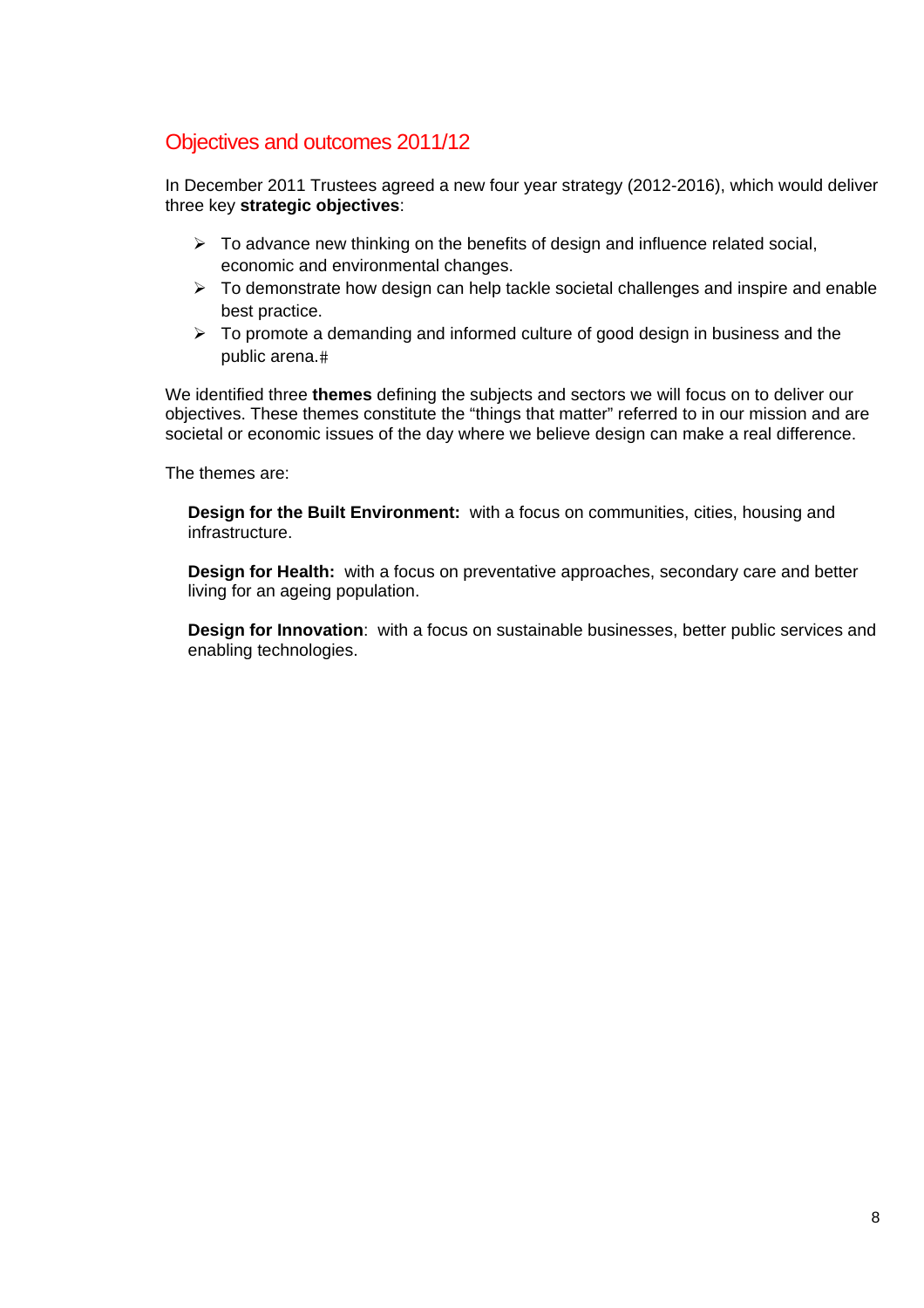We deliver on our objectives though four services which operate as distinct business units and generate income from a mix of government grants, fees, sponsorship and other sources. In our 2010/11 Annual Report, we highlighted the activities that we would undertake in the coming year such as influencing policy, market making, mentoring services, Design Review and connecting design and business. These have been undertaken within the four services as set out as follows.

# **Our services**

# **Leadership**

*Harnessing design to drive business growth and improve service efficiency* 

The Leadership team works at a senior level with businesses and public service providers to help them realise the ambitions of the organisation by identifying practical ways that design can deliver tangible long term results.

# **Challenges**

*Designing practical solutions to complex problems* 

The Challenges team runs competitions that use design to address societal issues. We show how design can create practical solutions to complex problems and stimulate opportunities for enterprise.

# **Cabe**

*Creating better, more sustainable places* 

The Cabe team makes places better for people. We focus on ensuring places and communities are sustainable, adaptable and resilient.

# **Insight**

*Leading and sharing the latest thinking on design* 

The Insight team provides information and new evidence on the value of design. We stimulate debate, influence policy and build networks to promote the benefits of design for everyone.

In this transitional year to becoming a self-sustaining enterprising charity we have successfully delivered services to government, made progress in building a new business model, started to diversify our income streams and have continued to demonstrate and promote the value of design.

Key activities and impact during 2011/12 within the four business units are as follows.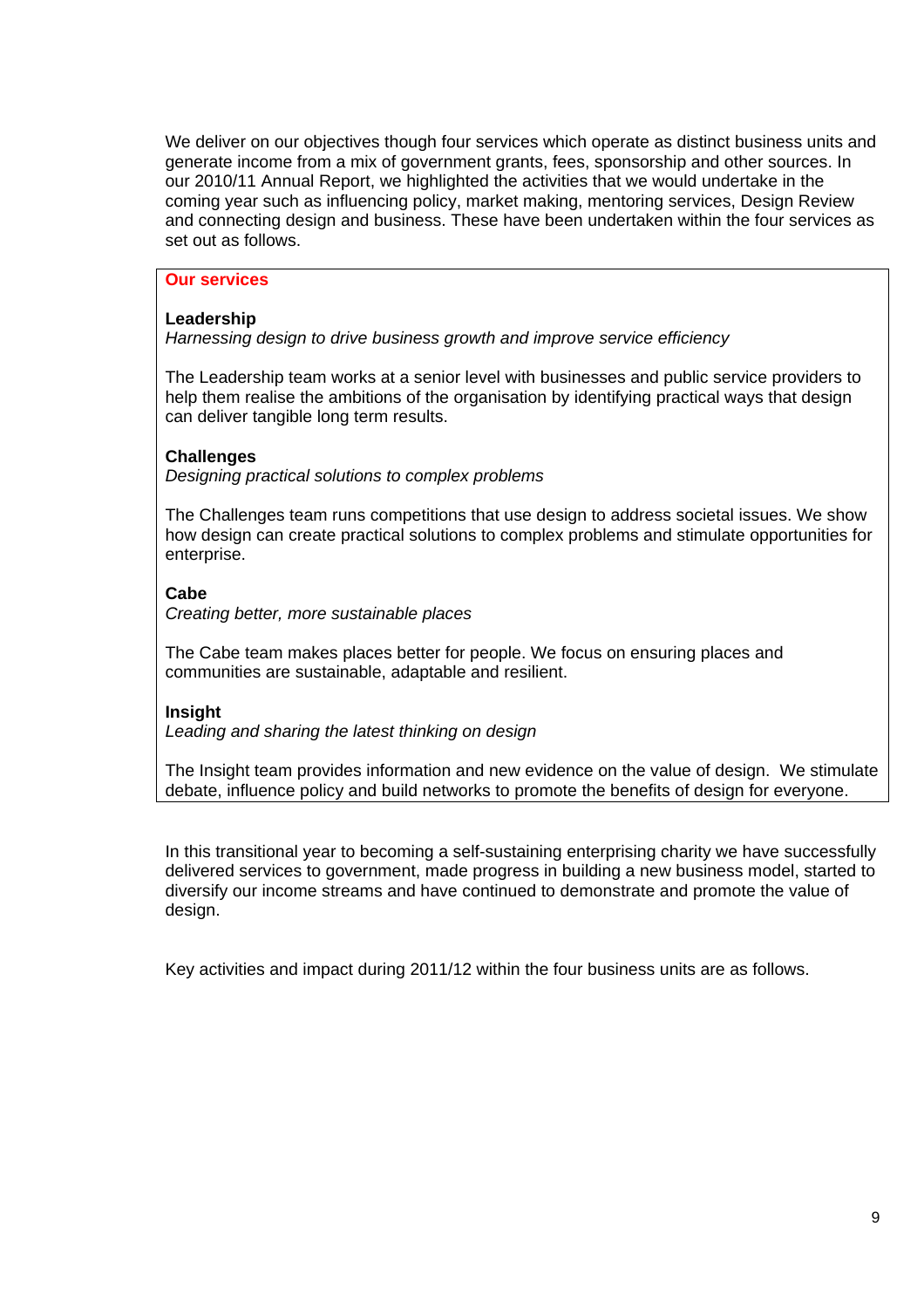# **Leadership**  *Harnessing design to drive business growth and improve service efficiency*

*We help businesses and public bodies realise the power of design to drive long term growth and improve efficiency. We show leaders how design can bring different parts of their organisation together to deliver great results.* 

# In 2011/12, Leadership met the majority of its targets and delivered the following:

#### *Driving business growth*

Over the last four years we have provided high-level design coaching to 2,300 SMEs through a programme funded by the Department for Business, Innovation and Skills (BIS), called *Designing Demand*. Current evaluations show that every £1 invested in a design project through the service returned over £25 within a two year period. During the year, we assisted 31 SMEs (target 40) to use design to transform their commercial prospects and launched 24 new case studies of businesses who have successfully completed the programme.

# *Redesigning public services*

Our *Public Services by Design* programme, also funded by BIS, has provided strategic support and mentoring to over 30 public sector organisations on issues including homelessness, health and well-being, and business services. Independent evaluation estimates that £26 of efficiency savings have been made for every £1 invested through the programme. During the year we launched a recruitment campaign and signed up seven new public service organisations to the project.

#### *Commercialising science and technology research*

Working with researchers and entrepreneurs our *Innovate for Universities* programme, funded by BIS, helps to commercialise and develop new applications for research ideas. During the year we exceeded our target to mentor seven universities which included 28 research projects. Key outcomes included new license deals, increased IP value and accelerated time to market for the participating research teams. We secured funding from the Intellectual Property Office (IPO) to develop and broaden the programme and mentoring for 2012/13.

# *Capability building and knowledge transfer*

We provided grants to regional and local events focusing on the growth agenda. Through this, we aim to improve knowledge transfer and build capability in the design industry. We sponsored events included *Design Icons* at the Cambridgeshire Innovation Festival, the MADE NORTH conference in Liverpool, Design Wales Forum and *Five Days of Design* in Bristol and Bath. Content from the events has been uploaded onto our website. We also supported a network of champions across the UK to promote design.

#### *Design Associates*

We continued to train and manage a group of Design Associates who are our design management experts. They work with business and public sector management teams to make them better users and buyers of design through the *Designing Demand*, *Public Services by Design* and *Innovate for Universities* programmes.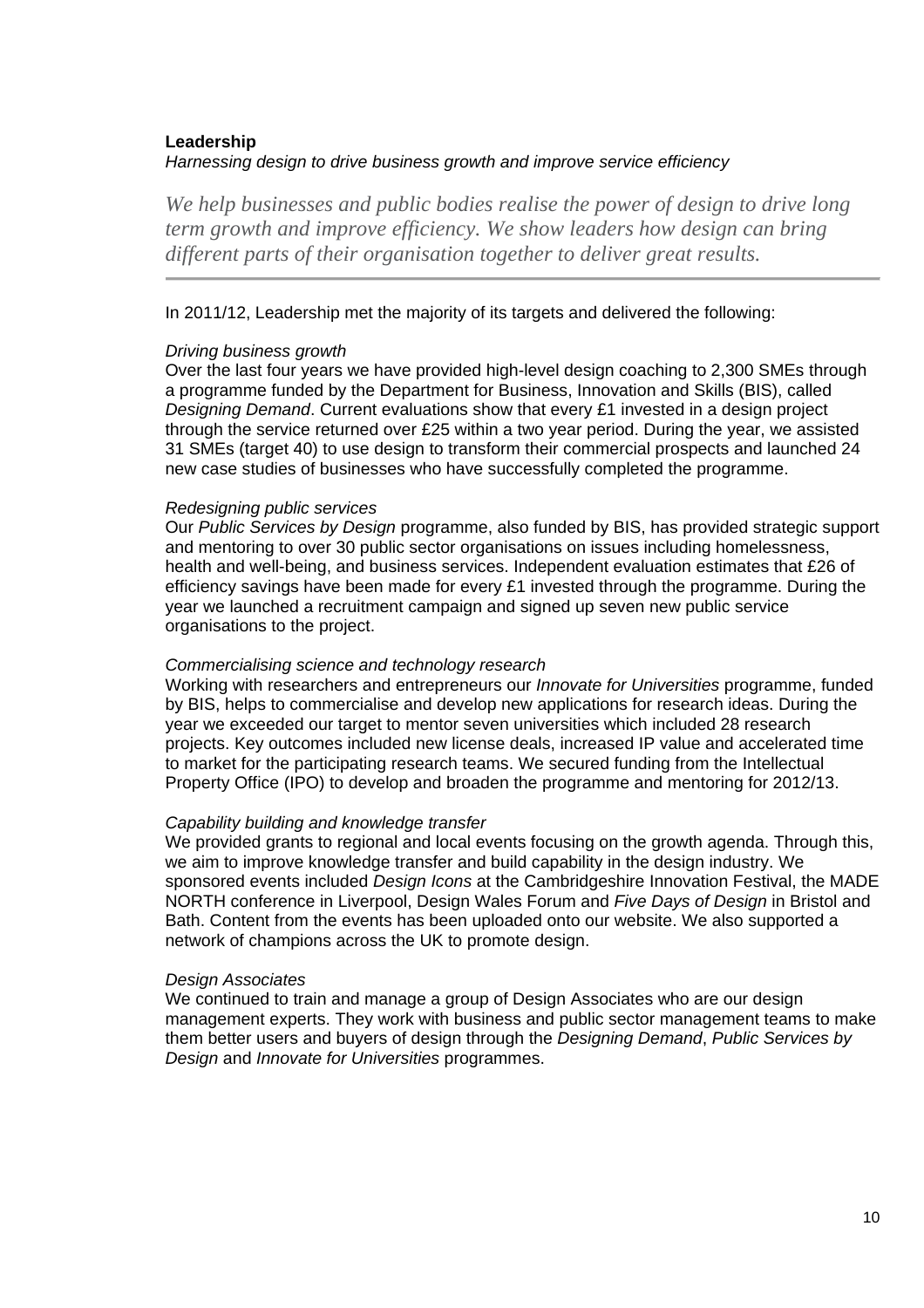# **Challenges**  *Designing practical solutions to complex problems*

*Great design can address complex problems in society – and our Challenges competitions deliver high quality, innovative and practical solutions.* 

Over the past five years we have tackled issues of health and well-being, crime and security, and environmental sustainability. The result is a portfolio of products and services that are improving people's lives and creating business opportunities for the UK.

In 2011/12, Challenges met its targets and delivered the following:

# *Reducing violence and aggression in A&E*

This issue costs the NHS in excess of £69 million a year. In a year-long project commissioned by the Department of Health we worked with designers to develop prototype solutions to reduce violence and aggression in busy A&E departments. The Health Minister launched a showcase of the solutions in November 2011 which were welcomed by healthcare and security workers. All participating hospitals agreed to pilot the solutions which will be evaluated after installation.

#### *Helping people live well with dementia*

Launched in August 2011, the *Living well with dementia* project challenged teams to develop innovative products and services to improve the quality of life for people living with dementia. Five working prototypes and business models were created over five months with funding and support from the Department of Health.

#### *Enabling independent living for older adults*

In collaboration with the Technology Strategy Board, the Design Council supported seven start-up enterprises to develop innovative products and services that help older adults live well and stay independent. They each support independence, choice and autonomy in different ways. A *Keeping Connected* Design Challenge for Schools was also successfully delivered.

# *New projects*

Two new projects were won to start in the new financial year 2012/13. One will explore new solutions to getting youths into employment, education or training. The other will look at the role of design in improving public health in London.

# *Ongoing impact*

We continue to evaluate our past work and measure impact on the ground. A previous Challenge launched in 2009 with the Department of Health and the NHS Purchasing and Supply Agency brought together designers and manufacturers with clinicians, patients and frontline staff to combat infections by making hospital furniture. The furniture, now in use on NHS wards, has generated an estimated £6million for UK business, whilst helping reduce cleaning times by around 20%.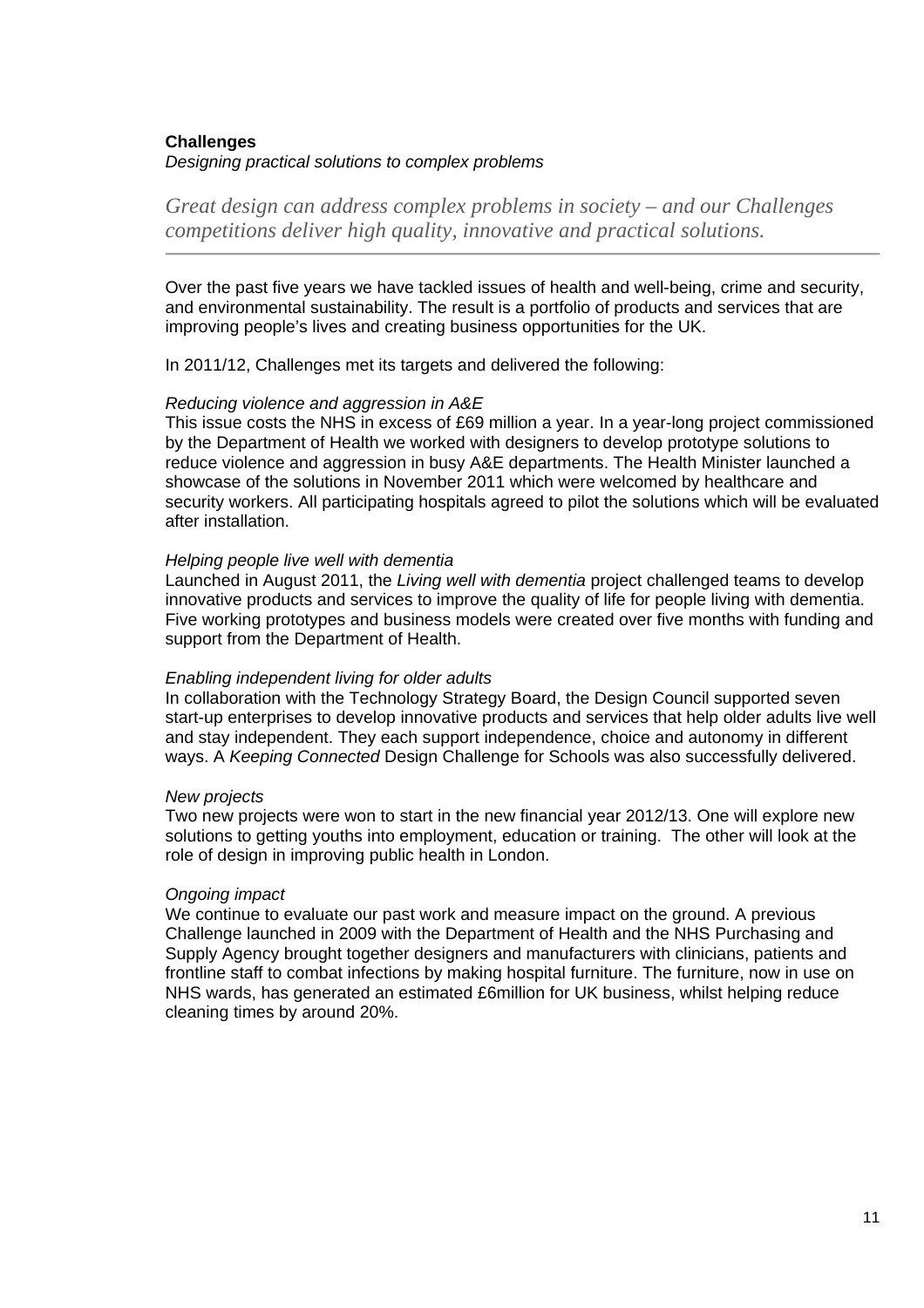# **Cabe**  *Creating better, more sustainable places*

*Everything we do is about the design of the built environment; making accessible, sustainable and – above all – great places that people want to live and spend time in.* 

# In 2011/12, Cabe met its targets and delivered the following:

#### *Transition*

In April 2011 Cabe left the public sector and its trade and assets were transferred to a subsidiary of the Design Council. The period to March 2013 was identified as being a transition period to develop a new business model and understand the market, whilst also delivering ongoing services on behalf of the Department for Communities and Local Government (CLG). A suite of new services have been identified in collaboration with stakeholders. A number of new leads were generated through business development activity. The Cabe Board was established in June 2011.

# *Influencing housing and planning policy*

We provided advocacy and advice to government. *The Bishop Review* was published in October 2011, which set out a strategic direction for improving design quality drawing together partners from across industry. The government's *Housing Strategy* and the *National Planning Policy Framework* (NPPF) published in the year both advocated a strong role for design and the role of Cabe. The former includes a number of initiatives to support communities to help deliver developments. The NPPF recognised the vital role that design plays in achieving sustainable development and referenced *Design Review* in particular. It now ensures that the advice of the panels should be considered by planning committees.

#### *Improving infrastructure investment*

*Design Reviews* provide expert advice on the design quality of schemes in England that will have a significant impact on their environment. During the year we exceeded our target and reviewed 239 schemes including the Thames Tunnel, London 2012 and Crossrail. We supported our network of eight local *Design Review* panels by distributing over £500k in grants to help provide consistent and good quality design advice across England. They delivered 220 reviews (target 250). We signed a three-year licensing agreement with a South Australian design organisation for a knowledge sharing programme on *Design Review* best practice.

# *Building stronger communities*

We helped community groups, town and parish councils, and local authorities improve the design of local places and put good design at the centre of neighbourhood planning. 21 neighbourhood projects were supported through the enabling programme and 13 neighbourhoods were supported through our small grant programme. 98 local authorities benefitted from training on design in planning and we supported 13 local planning authorities. New delivery models were piloted and we ran two conferences on design in neighbourhood planning.

# *Built Environment Experts*

Built Environment experts support our work delivering high-quality designed places throughout England. 580 applications were received for the 250 places.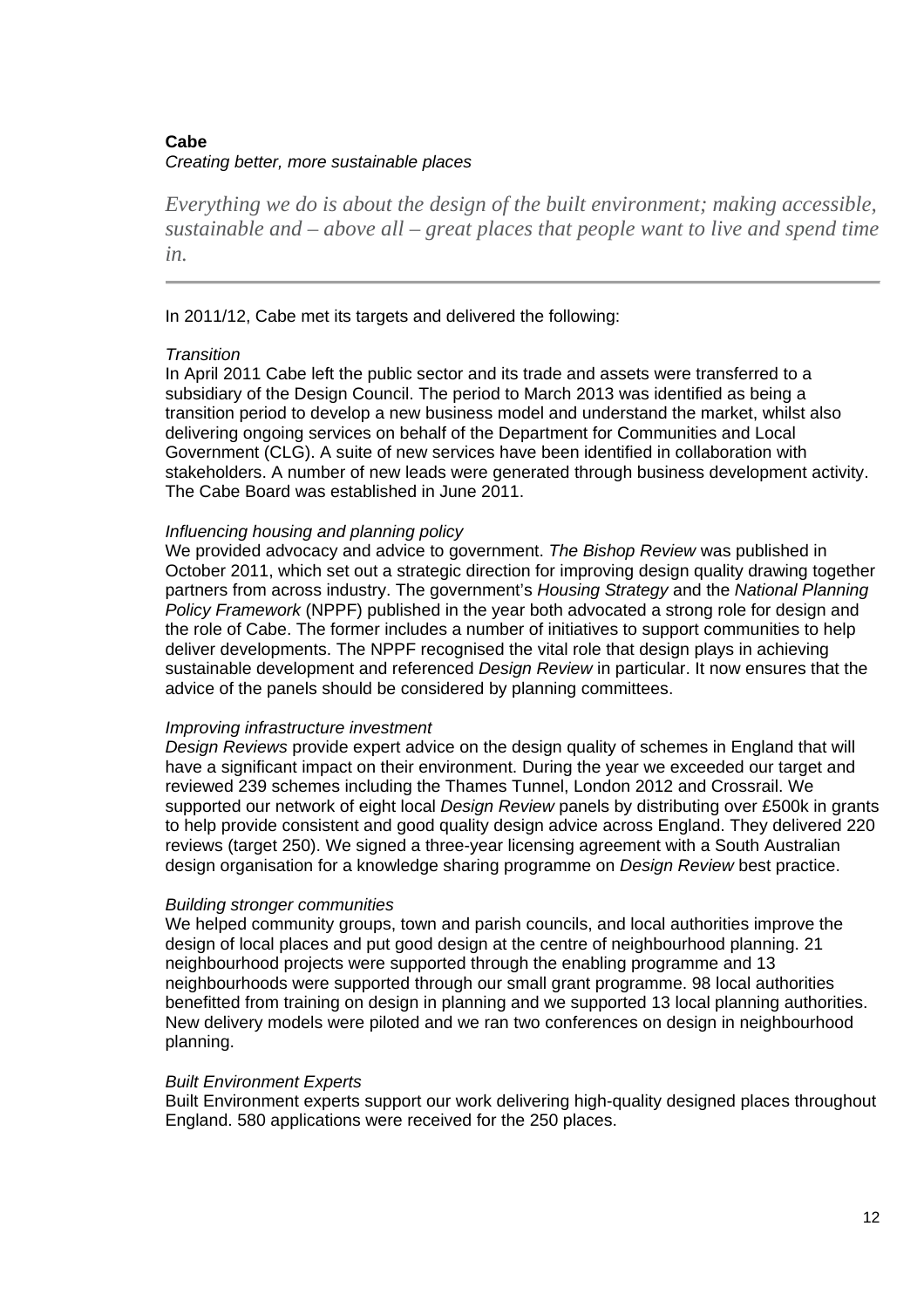# **Insight**  *Leading and sharing the latest thinking on design*

*We lead the way in generating evidence, building networks, and influencing policy to ensure that the benefits of great design are accessible to everyone.* 

The Insight team provides information and new evidence on the value of design. Insight stimulates debate, influences policy and builds networks to promote the benefits of design for everyone.

In 2011/12, Insight met its targets and delivered the following:

# *Stimulating debate and celebrating design*

In our first Design Summit, we brought together business leaders, senior government ministers, world-leading designers and architects to explore how Britain's design industry can play a more central role in driving economic growth. We also held two forums. One to debate the merits of a 'UK Design Strategy', and the other to consider how to measure the cost and impact of design. We established an Advisory Council to steer the content of the summits and forums – members are listed on page 6.

Quentin Blake was awarded the final Prince Philip Designers Prize celebrating design excellence. We also developed the design strand for the Prime Minister's Global Investment conference, working with UKTI.

# *Influencing research and policy*

We launched a partnership with the Arts and Humanities Research Council (AHRC). We are working together to build a robust and engaging programme of university-led design research. Another new partnership was created with Warwick Business School, who now fund a full-time research associate at the Design Council. This will explore and develop links between behavioural science and design. We built our impact evidence base and delivered an action learning project to incorporate social return on investment into our evaluation framework.

We contributed to the Government's *Innovation and Research Strategy* and alongside this we published *Design for Innovation,* our own set of facts, figures and practical plans for growth in the UK. EU funding was secured to develop design policy benchmarking with European partners through the European Design Innovation Fund.

# *Building networks*

To reflect the organisation's new status, we established and promoted a new Design Council brand and online presence. In terms of digital engagement, 540,000 visitors came to the Design Councils website (up 16% on 2010/11) and 31,000 people were sent *Pinged*, our enewsletter.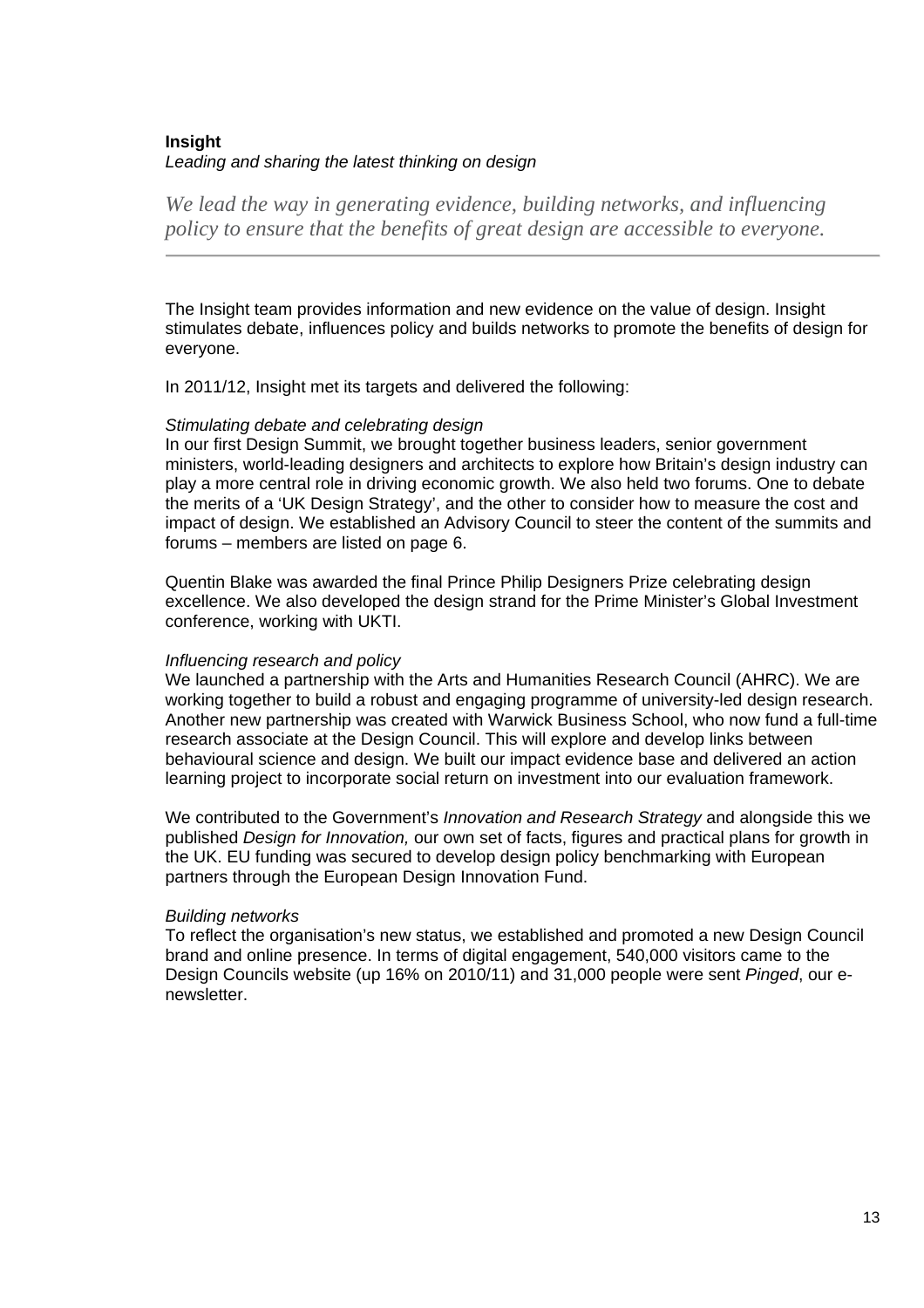## Operations and people

We implemented an ongoing programme of improvements, to rebuild and enhance our processes and systems to support us going forward as an enterprising charity. A new Customer Relationship Management (CRM) system was procured to support business development and will be fully implemented in 2012. We also reviewed our digital presence to develop smart creative ways to use our website and social channels to build our reputation as a thought leader and generate interest in our work.

Staff play an active role and we actively seek their views and keep them informed through regular team meetings and through a weekly intranet update from the Senior Management Team.

We initiated a project to look at relocation options, as the break clause in our lease fell in June 2012. The aim was to significantly reduce our cost base and provide a fit-for-purpose office space. A new office building in Islington was identified in 2011/12 and a move was completed in June 2012.

# Plans for 2012/13

Our aims for 2012/13 and beyond are to build on the work started in 2011/12, and in particular to continue to grow our business, diversify our income streams and make the transition to becoming a self-sustaining enterprising charity. Each business unit has the following priorities in 2012/13:

In Leadership the aim is to sign up 211 clients to the mentoring programme and to reach out to new clients outside the government subsidised programmes.

We aim to commence at least two new challenges. One government-sponsored and one with a non-governmental client for a project in the public interest.

Cabe will be working to deliver against the agreed targets within the CLG contract alongside establishing itself as a new self-sustaining business.

Insight will build on the programme of summits and forums and will continue to promote the role and impact of design, influencing policy and increasing the use of design. We also aim to expand our research and evaluation programme.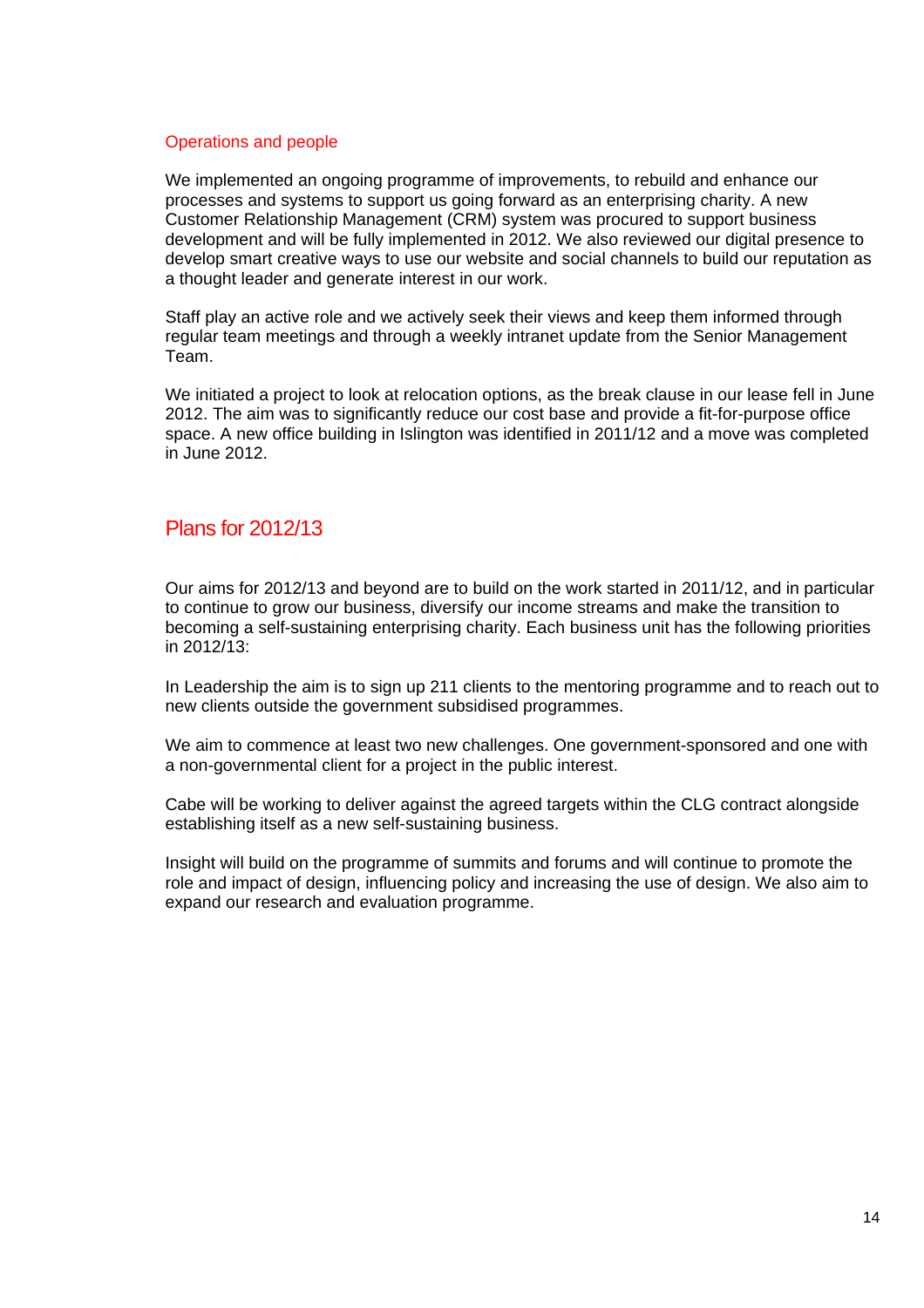# Financial review 2011/12

The consolidated results for the Design Council for the year ended 31 March 2011 are set out in the Financial Statements on pages 20 to 36.

In the first year as an independent charity the financial results showed a deficit of £0.5m

Total income for the year amounted to £10.3m (£9.2m in 2010/11) of which £ 8.2m was in the form of government grants from BIS and CLG. The remaining £2.1m income was raised from a variety of external sources including the Department of Health and Technology Strategy Board's support of the challenges programme, and the many SME's, public sector organisations and universities who participated in the Leadership programme.

Total costs of £10.7m include costs of £0.7m incurred to support the organisation through transition and £0.8m of costs associated with the relocation of the Design Council to new premises in Islington in 2012/13 which have been accounted for in 2011/12. Cash balances remain healthy. At March 2012 the cash at bank was £1.9m, down from £2.5m in March 2011 largely due to the one-off transition costs incurred in the year.

The average number of staff employed during the year was 65 compared with 67 in 2010/11.

# Reserves Policy

The Trustees have reviewed the level of free reserves required by the Design Council to sustain on-going operations. Accordingly the Design Council has adopted a reserve policy to maintain a level of reserves sufficient to fund the on-going overhead and committed salary costs that are not covered by the BIS and CLG grants for a period of six months. The level of reserves to be held (the "free reserves") is calculated as unrestricted reserves less tangible fixed assets. At March 2012 free reserves were £1.35m against a target level of £0.6m. The Design Council took a decision to relocate its offices in early 2012. Since the end of the financial year, the fit-out of and relocation to the new premises has been completed resulting in a reduction of free reserves.

# Going Concern

The Trustees have reviewed the financial position of the Design Council and its subsidiaries, its forecast cash flows, liquidity position and potential funding commitments up to March 2014. The Design Council has operated as an independent enterprising charity since 1 April 2011 and there remains a level of uncertainty regarding the charity's ability to grow and diversify its income streams. As a consequence, the Trustees have used prudent assumptions in assessing the likely size and scale of income opportunities and will only commit funds to charitable activities when they are certain that obligations can be met. The Trustees therefore believe that the charity has adequate resources to continue in operational existence for the foreseeable future. As a result, they continue to adopt the going concern basis of accounting in preparing the Annual Report and Accounts.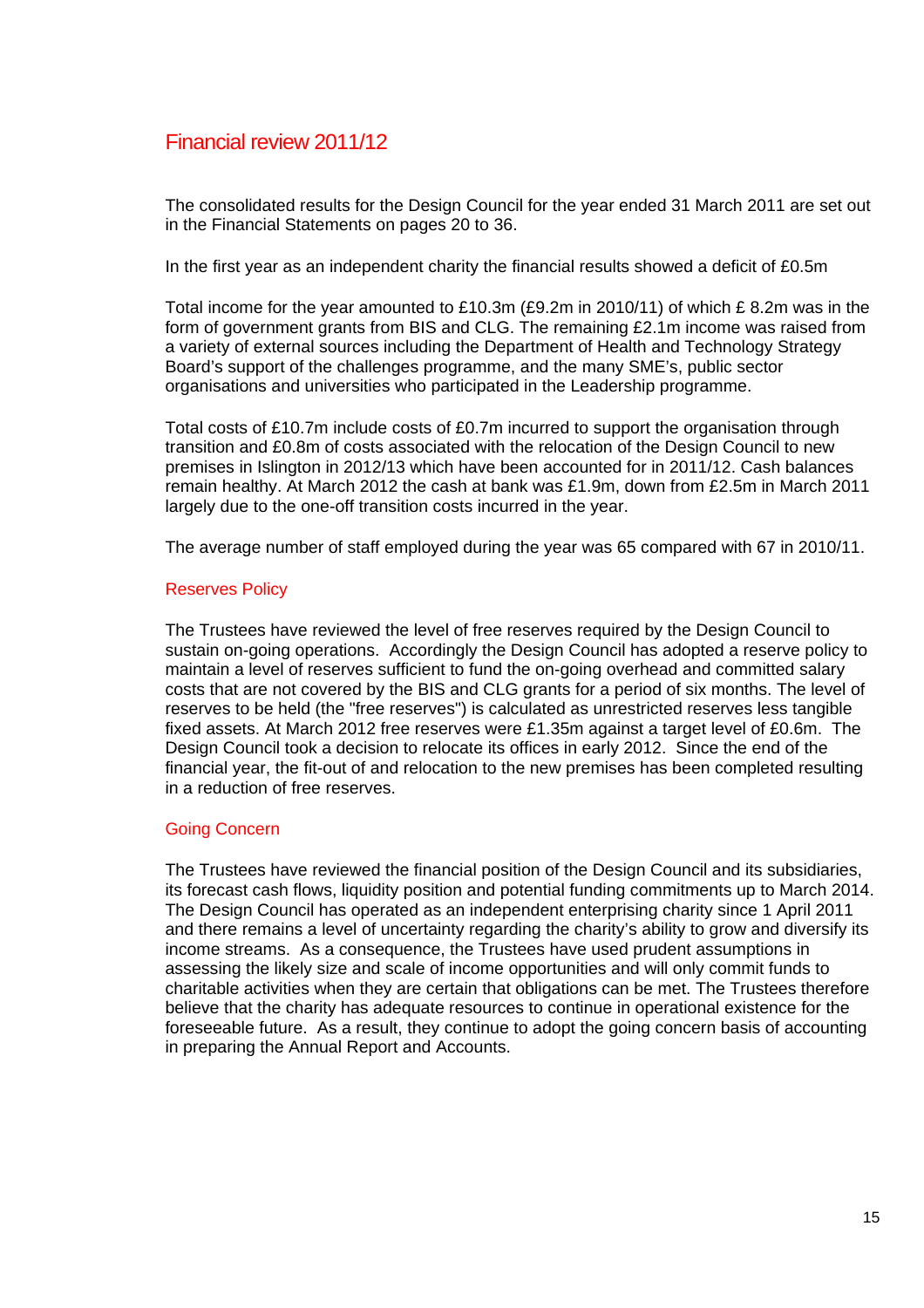# Charitable Donations

No charitable donations were made during 2011/12.

# Bankers and Professional Advisers

# *Bankers*

**Lloyds TSB**  22-24 Southampton Street London WC2E 7JB

#### *Internal Auditors*

**Baker Tilly**  46 Clarendon Road **Watford** Hertfordshire WD17 1JJ

#### *External Auditors*

**PKF (UK) LLP**  Farringdon Place 20 Farringdon Road London. EC1M 3AP

PKF (UK) LLP were appointed as external auditors during the year.

#### *Legal*

#### **Bates, Wells and Braithwaite**  2-6 Cannon Street London EC4M 6YH

#### **Olswang**

90 High Holborn London WC1V 6XX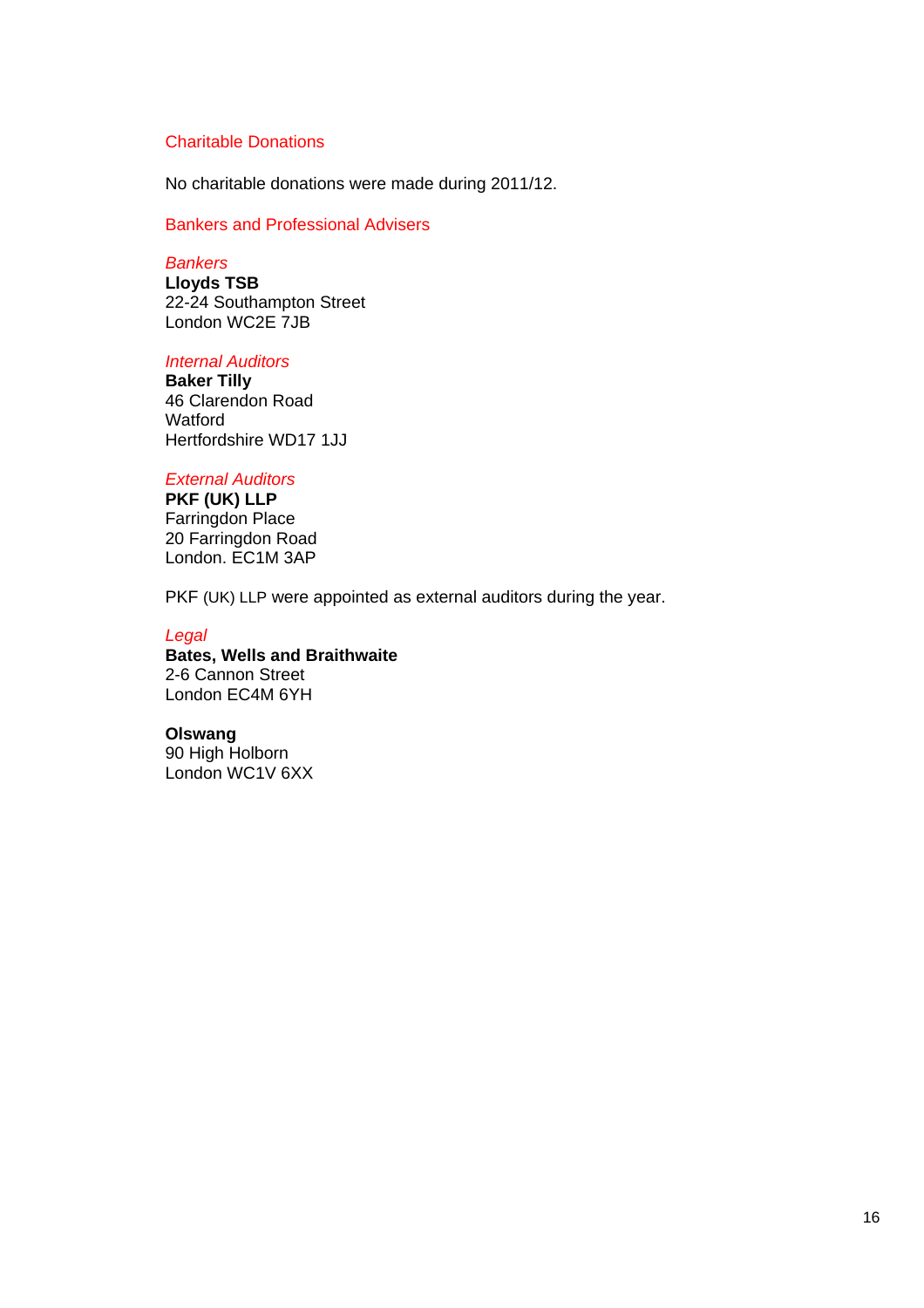# Statement of Trustees' Responsibilities

The Trustees are responsible for preparing the Trustees' annual report and the Financial Statements in accordance with applicable law and United Kingdom Accounting Standards (United Kingdom Generally Accepted Accounting Practice). Statements in accordance with applicable law and United Kingdom Accounting Standards<br>(United Kingdom Generally Accepted Accounting Practice).<br>Charity law requires the Trustees to prepare Financial Statements for each finan

give a true and fair view of the state of affairs of the group and parent charity and of the incoming resources and application of resources, including its income and expenditure, of the group for the year. In preparing those Financial Statements the Trustees are required to:

- − select suitable accounting policies and then apply them consistently;
- − observe the methods and principles in the Charities SORP;
- − make judgments and accounting estimates that are reasonable and prudent;
- − prepare the Financial Statements on the going concern basis unless it is inappropriate to presume that the charity will continue in business.

The Trustees are responsible for keeping adequate accounting records that are sufficient to show and explain the charity's transactions and disclose with reasonable accuracy at any time Financial Statements comply with the Charities Act 2011 and regulations made there under. They are also responsible for safeguarding the assets of the group and parent charity and hence for taking reasonable steps for the prevention and detection of fraud and other i irregularities s. They are also responsible for safeguarding the assets of the group and parent charity and<br>hence for taking reasonable steps for the prevention and detection of fraud and other<br>irregularities.<br>Approved by the Trustees on 17

lati Senger

Martin Temple

1 9 Septemb ber 2012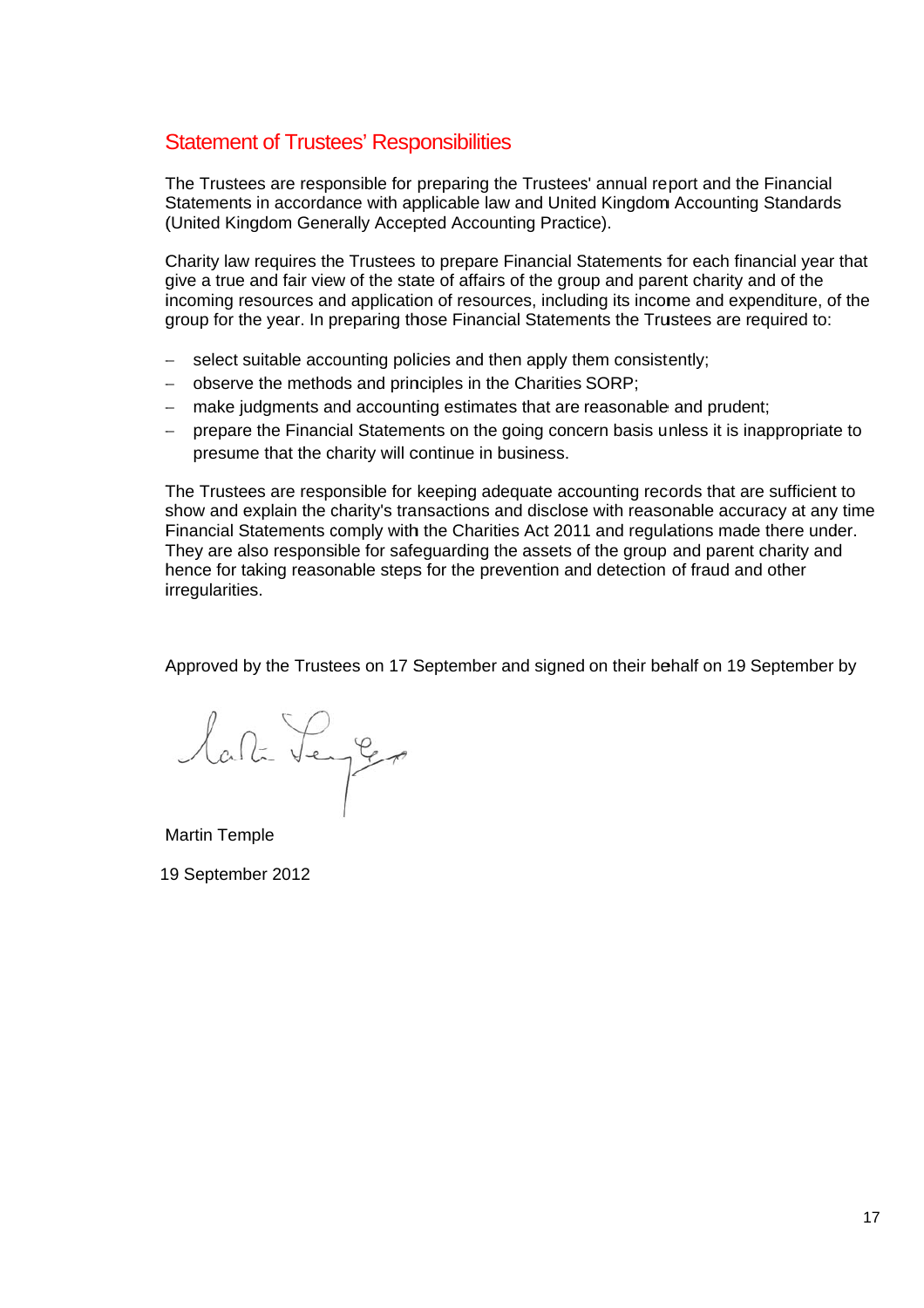# Independent Auditor's Report to the Trustees of the Design Council

We have audited the group and parent charity financial statements ("the financial statements") of Design Council for the year ended 31 March 2012 which comprise the consolidated statement of financial activities, balance sheets, consolidated cash flow statement and notes as set out on pages 23 to 36. The financial reporting framework that has been applied in their preparation is applicable law and United Kingdom Accounting Standards (United Kingdom Generally Accepted Accounting Practice).

This report is made solely to the charity's Trustees, as a body, in accordance with regulations made under section 154 of the Charities Act 2011. Our audit work has been undertaken so that we might state to the charity's Trustees those matters we are required to state to them in an auditor's report and for no other purpose. To the fullest extent permitted by law, we do not accept or assume responsibility to anyone other than the charity and the charity's Trustees as a body, for our audit work, for this report, or for the opinions we have formed.

# **Respective responsibilities of Trustees and auditor**

As explained more fully in the statement of Trustees' responsibilities, the Trustees are responsible for the preparation of the financial statements, which give a true and fair view. We have been appointed as auditor under section 144 of the Charities Act 2011 and in accordance with the provisions of the Royal Charter, and report in accordance with the Charities Act 2011 and regulations made thereunder. Our responsibility is to audit and express an opinion on the financial statements in accordance with applicable law and International Standards on Auditing (UK and Ireland). Those standards require us to comply with the Auditing Practices Board's Ethical Standards for Auditors.

# **Scope of the audit of the financial statements**

An audit involves obtaining evidence about the amounts and disclosures in the financial statements sufficient to give reasonable assurance that the financial statements are free from material misstatement, whether caused by fraud or error. This includes an assessment of: whether the accounting policies are appropriate to the group's and parent charity's circumstances and have been consistently applied and adequately disclosed; the reasonableness of significant accounting estimates made by the Trustees; and the overall presentation of the financial statements. In addition, we read all the financial and non-financial information in the Annual report and accounts to identify material inconsistencies with the audited financial statements. If we become aware of any apparent material misstatements or inconsistencies we consider the implications for our report.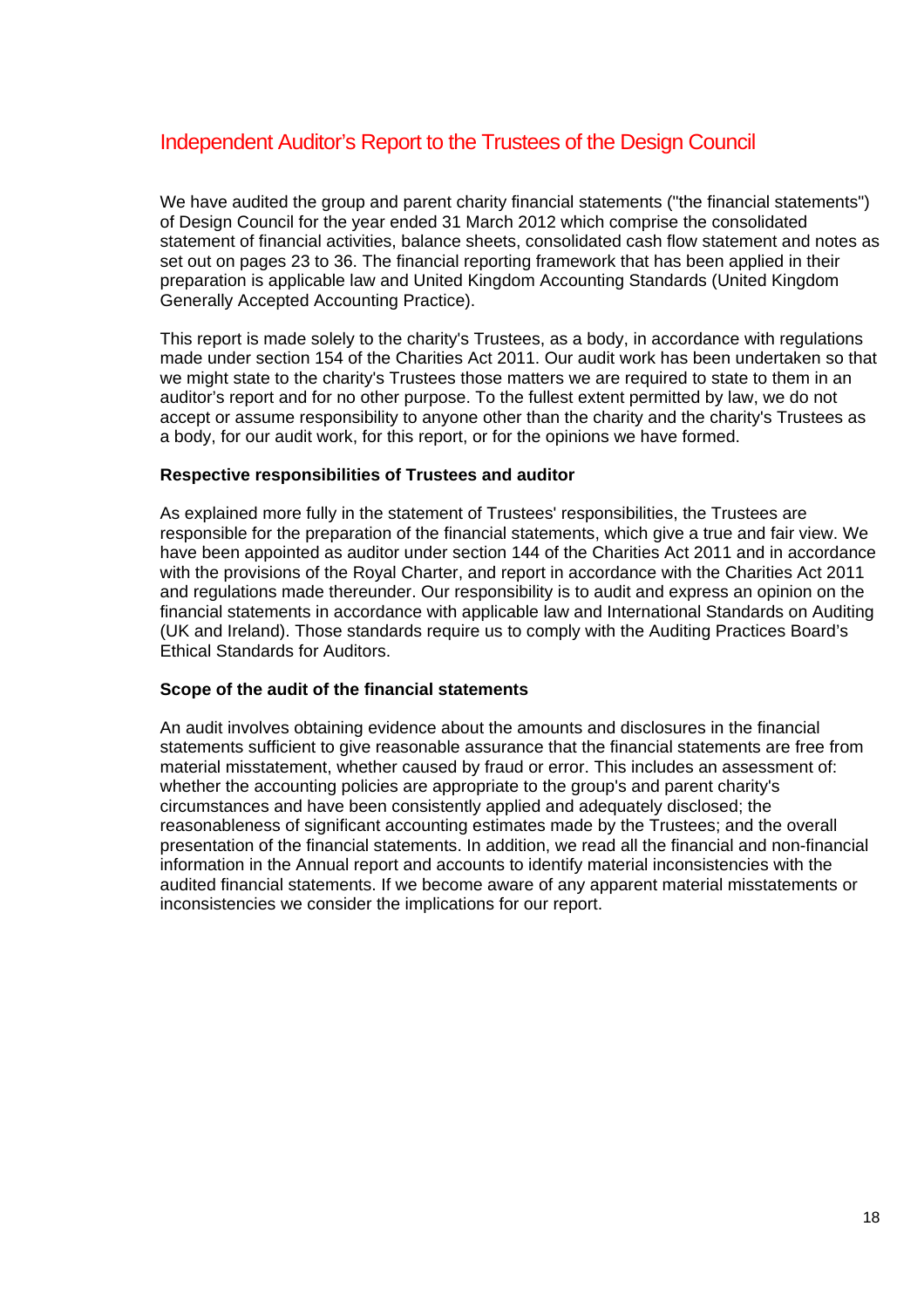# **Opinion on financial statements**

In our opinion the financial statements:

- give a true and fair view of the state of the group's and parent charity's affairs as at 31 March 2012 and of the group's incoming resources and application of resources for the year then ende d;
- have been properly prepared in accordance with United Kingdom Generally Accepted Accounting Practice; and
- have been prepared in accordance with the Charities Act 2011 and regulations made thereunder.

# **Matters on which we are required to report by exception**

We have nothing to report in respect of the following matters where regulations made under the Charities Act 2011 requires us to report to you if, in our opinion:

- sufficient accounting records have not been kept in respect of the parent charity; or
- the parent charity financial statements do not accord with the accounting records; or
- any information contained in the financial statements is inconsistent in any material respect with the Trustees' report; or
- we have not received all the information and explanations we require for our audit.

 $PKF(UK)LLP$ 

P PKF (UK) LL LP

Statutory auditor

L London

9 October 2012

PKF (UK) LLP is eligible to act as an auditor in terms of section 1212 of the Companies Act 2 2006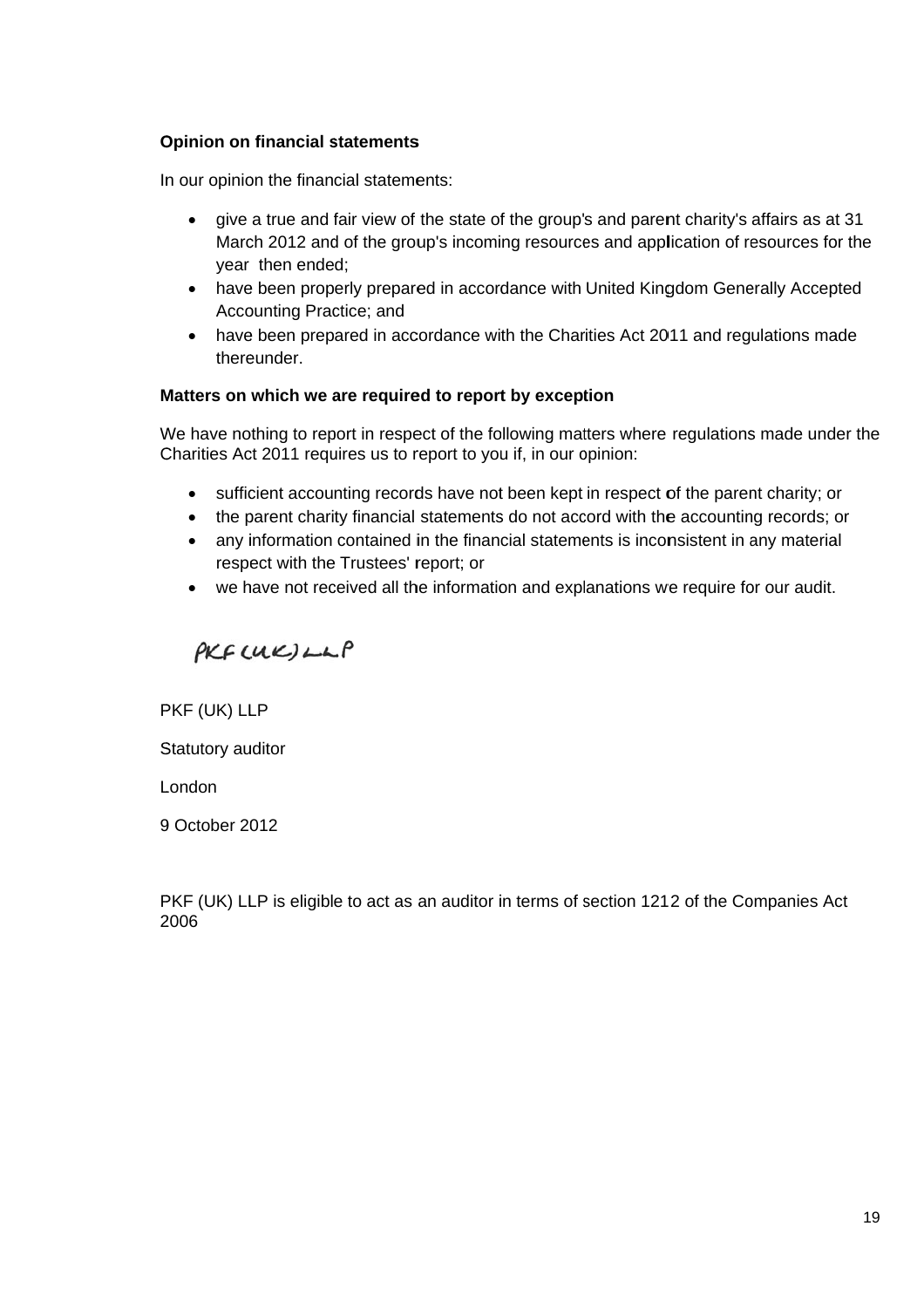|                                                                        | <b>Note</b>             | Unrestricted<br>£000 | Restricted<br>£000 | 2012<br><b>Total</b><br>£000 | 2011<br>Total<br>£000 |
|------------------------------------------------------------------------|-------------------------|----------------------|--------------------|------------------------------|-----------------------|
|                                                                        |                         |                      |                    |                              |                       |
| <b>Incoming resources</b><br>Incoming resources from generated sources | $\overline{2}$          |                      |                    |                              |                       |
| Voluntary income (GIA)                                                 |                         |                      |                    |                              | 5,618                 |
| Trading income                                                         |                         | 345                  |                    | 345                          |                       |
| Investment income                                                      |                         | 3                    |                    | 3                            | 5                     |
| Incoming resources from charitable activities                          | 3                       | 1,095                | 8,795              | 9,890                        | 3,591                 |
| <b>Total incoming resources</b>                                        |                         | 1,443                | 8,795              | 10,238                       | 9,214                 |
|                                                                        |                         |                      |                    |                              |                       |
| <b>Resources expended</b>                                              |                         |                      |                    |                              |                       |
| Costs of generating funds                                              |                         |                      | 40                 | 40                           |                       |
| Charitable activities                                                  |                         | 1,731                | 8,750              | 10,481                       | 8,597                 |
| Governance costs                                                       |                         | 181                  |                    | 181                          | 108                   |
| <b>Total resources expended</b>                                        | $\overline{\mathbf{4}}$ | 1,912                | 8,790              | 10,702                       | 8,705                 |
| Net (outgoing)/ incoming resources before<br>transfers                 |                         | (469)                | 5                  | (464)                        | 509                   |
| Gross transfers between funds                                          | 8                       | 363                  | (363)              |                              |                       |
| Net movement in funds                                                  |                         | (106)                | (358)              | (464)                        | 509                   |
| <b>Reconciliation of funds</b>                                         |                         |                      |                    |                              |                       |
| Total funds brought forward                                            |                         | 1,529                | 439                | 1,968                        | 1,459                 |
| <b>Total funds carried forward</b>                                     | 8                       | 1,423                | 81                 | 1,504                        | 1,968                 |

# Consolidated Statement of Financial Activities for the year ended 31 March 2012

Notes:

a. All operations of the Design Council are continuing

b. There were no recognised gains and losses in the year other than those shown above

c. Notes 1 - 22 form part of these accounts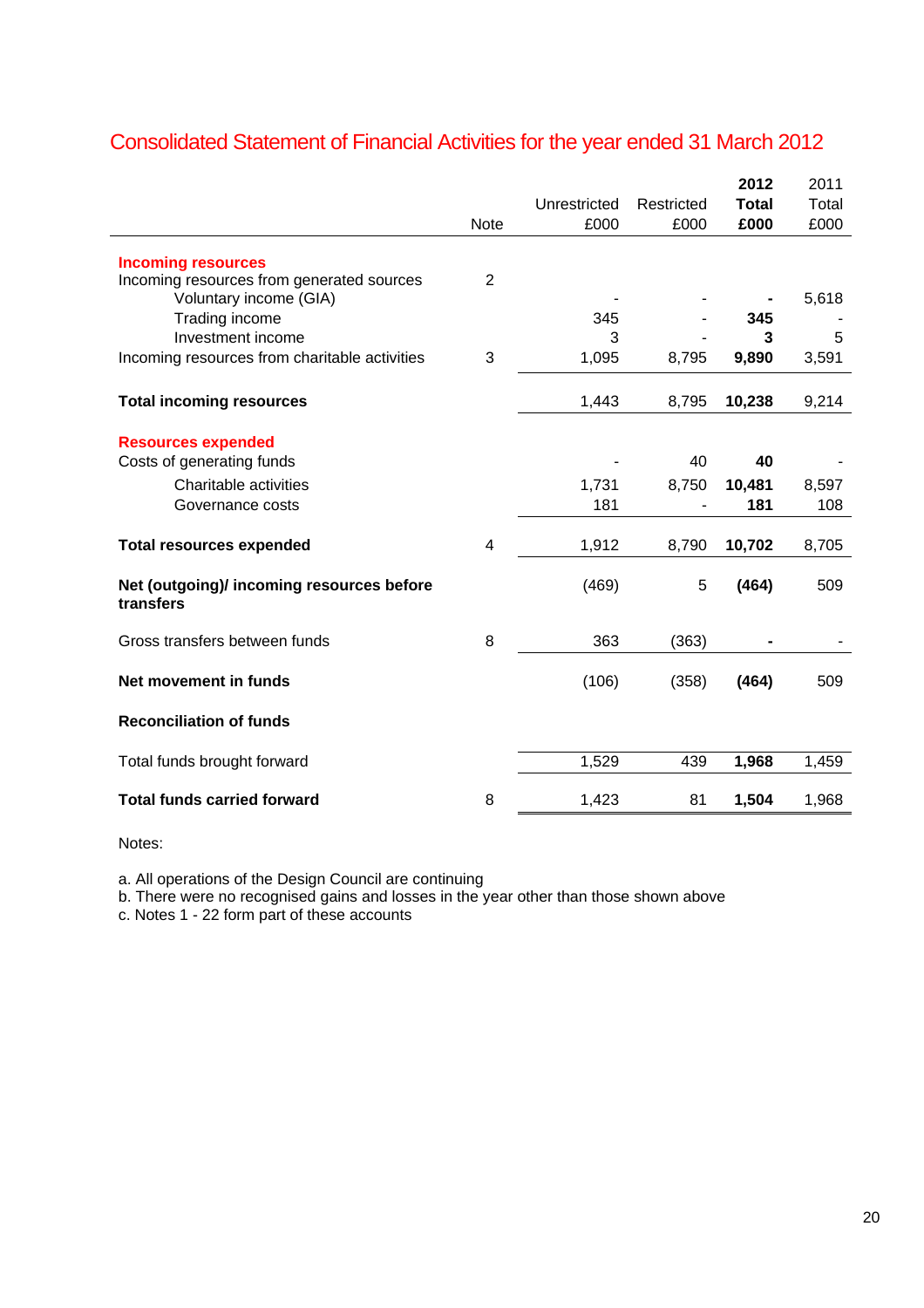# Balance Sheets as at 31 March 2012

|                                       |                  | <b>Group</b> |       | <b>Charity</b> |       |
|---------------------------------------|------------------|--------------|-------|----------------|-------|
|                                       |                  | 2012         | 2011  | 2012           | 2011  |
|                                       | Note             | £000         | £000  | £000           | £000  |
|                                       |                  |              |       |                |       |
| <b>Fixed assets</b>                   |                  |              |       |                |       |
| Tangible fixed assets                 | 10               | 65           | 343   | 65             | 343   |
| Investment in subsidiaries            | 11               |              |       |                |       |
| <b>Total fixed assets</b>             |                  | 65           | 343   | 65             | 343   |
| <b>Current assets</b>                 |                  |              |       |                |       |
| Prepayments and debtors               | 15               | 2,423        | 972   | 2,504          | 972   |
| Cash at bank and in hand              | 16               | 1,863        | 2,530 | 1,540          | 2,530 |
|                                       |                  |              |       |                |       |
| <b>Total current assets</b>           |                  | 4,286        | 3,502 | 4,044          | 3,502 |
| <b>Current liabilities</b>            |                  |              |       |                |       |
| Creditors: amounts due within 1 year  | 17               | 2,847        | 1,683 | 2,605          | 1,683 |
| <b>Net current assets</b>             |                  | 1,439        | 1,819 | 1,439          | 1,819 |
|                                       |                  |              |       |                |       |
| Total assets less current liabilities |                  | 1,504        | 2,162 | 1,504          | 2,162 |
| Provision for dilapidations           | 18               |              | 194   |                | 194   |
|                                       |                  |              |       |                |       |
| <b>Net assets</b>                     | $\boldsymbol{9}$ | 1,504        | 1,968 | 1,504          | 1,968 |
|                                       |                  |              |       |                |       |
| <b>Funds</b>                          |                  |              |       |                |       |
| <b>Restricted funds</b>               |                  | 81           | 439   | 81             | 439   |
| Unrestricted funds                    |                  |              |       |                |       |
| General funds                         |                  | 1,423        | 1,529 | 1,423          | 1,529 |
| <b>Total funds</b>                    | 8                | 1,504        | 1,968 | 1,504          | 1,968 |

Approved by the Trustees on 17 September and signed on their behalf on 19 September by

lata Lenger

Martin Temple 19 Sep tember 201 12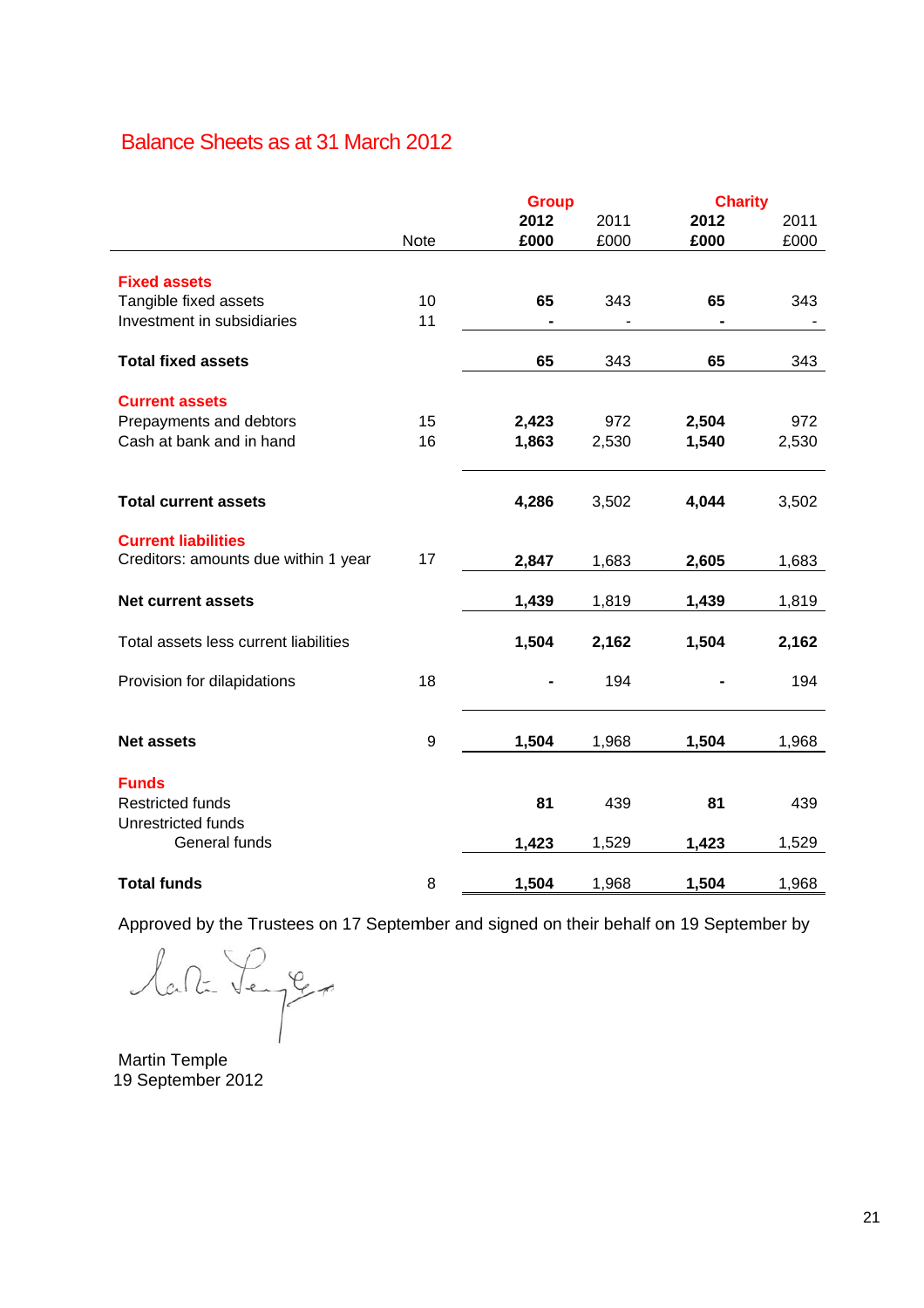# Consolidated Cash Flow Statement

|                                                                    | 2012  |       | 2011  |       |
|--------------------------------------------------------------------|-------|-------|-------|-------|
|                                                                    | £000  | £000  | £000  | £000  |
| Net cash flow (outflow)/ inflow from operating<br>activities       |       | (547) |       | 776   |
| Returns on investments & servicing of finance<br>Interest received | 3     | 3     | 5     | 5     |
| Capital expenditure & financial investment                         |       |       |       |       |
| Acquisition of tangible fixed assets                               | (123) |       | (40)  |       |
| Investment (made)/liquidated                                       |       |       | 1,000 |       |
|                                                                    |       | (123) |       | 960   |
| Net cash (outflow)/ inflow                                         |       | (667) |       | 1,741 |
| Net cash resources                                                 |       |       |       |       |
| At end of year                                                     |       | 1,863 |       | 2,530 |
| At start of year                                                   |       | 2,530 |       | 789   |

Notes to the cashflow statement

## **Note a: Reconciliation of net (outgoing)/incoming resources to net cash flow from operating activities**

|                                                      | 2012     | 2011  |
|------------------------------------------------------|----------|-------|
|                                                      | £000     | £000  |
|                                                      |          |       |
| Net (outgoing)/ incoming resources for the year      | (464)    | 509   |
| Interest received                                    | (3)      | (5)   |
| Impairment of                                        |          |       |
| assets                                               |          | 32    |
| Depreciation                                         | 401      | 111   |
| (Increase)/decrease in debtors                       | (1, 451) | 579   |
| Increase/(decrease) in creditors                     | 970      | (450) |
| Net cash (outflow)/ inflow from operating activities | (547)    | 776   |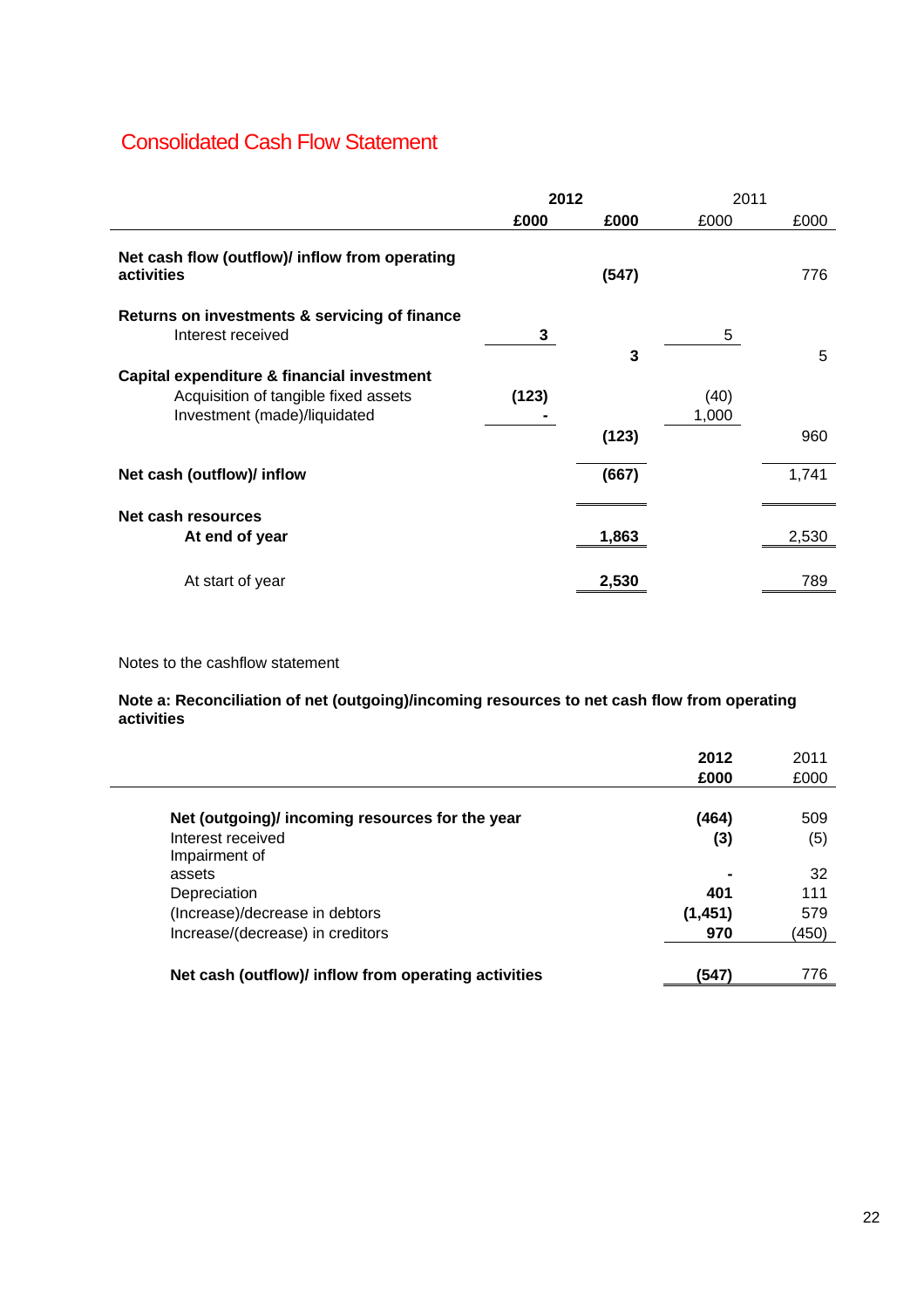# Notes to the Financial Statements

## 1. Accounting policies

#### a) Basis of preparation

The Financial Statements have been prepared under the historical cost convention and in accordance with applicable accounting standards and the Companies Act 2006. They follow the recommendations in the SORP

These Financial Statements consolidate the results of the charitable company and its wholly-owned subsidiaries Cabe and Design Council Enterprises on a line by line basis. Transactions and balances between the charitable company and its subsidiary have been eliminated from the consolidated Financial Statements. A separate Statement of Financial Activities (SOFA), or income and expenditure account, for the charitable company itself is not presented because the charitable company has taken advantage of the exemptions afforded by section 408 of the Companies Act 2006 and paragraph 397 of SORP 2005.

For the purposes of their going concern review of the group, the Trustees have focused their review on forecasts for the period to 31 March 2014. The forecast shows the charity generating a surplus together with a positive cash balance sufficient to meet the charity's forecast needs. The principal risks and uncertainties surrounding this forecast are the successful achievement of income targets within the business plan. BIS has earmarked a grant of £4.65m pa for the three years beyond 2011/12.

In addition the wholly owned subsidiary, Cabe, will receive a grant from CLG of £2.75m in 2012/13, but there is no such grant confirmed for later periods. The forecast to 31 March 2014 shows Cabe will generate a surplus, before gift aid payments to Design Council, together with a positive cash balance sufficient to meet the company's forecast needs. The principal risks and uncertainties surrounding this forecast are the successful achievement of income targets within the business plan. A series of work programmes are in train to support the transition of Cabe to becoming a self-financing enterprising company and its business development activity is increasing. However there remains a level of uncertainty regarding its ability to grow and diversify its income streams.

Based upon their review of these forecasts, the Trustees are satisfied that the group financial statements are properly prepared on a going concern basis. The Trustees consider that the going concern basis is appropriate because, at the date of approval of the financial statements, they are not aware of any material uncertainties relating to events or conditions that might cast significant doubt about the ability of the group to continue as a going concern.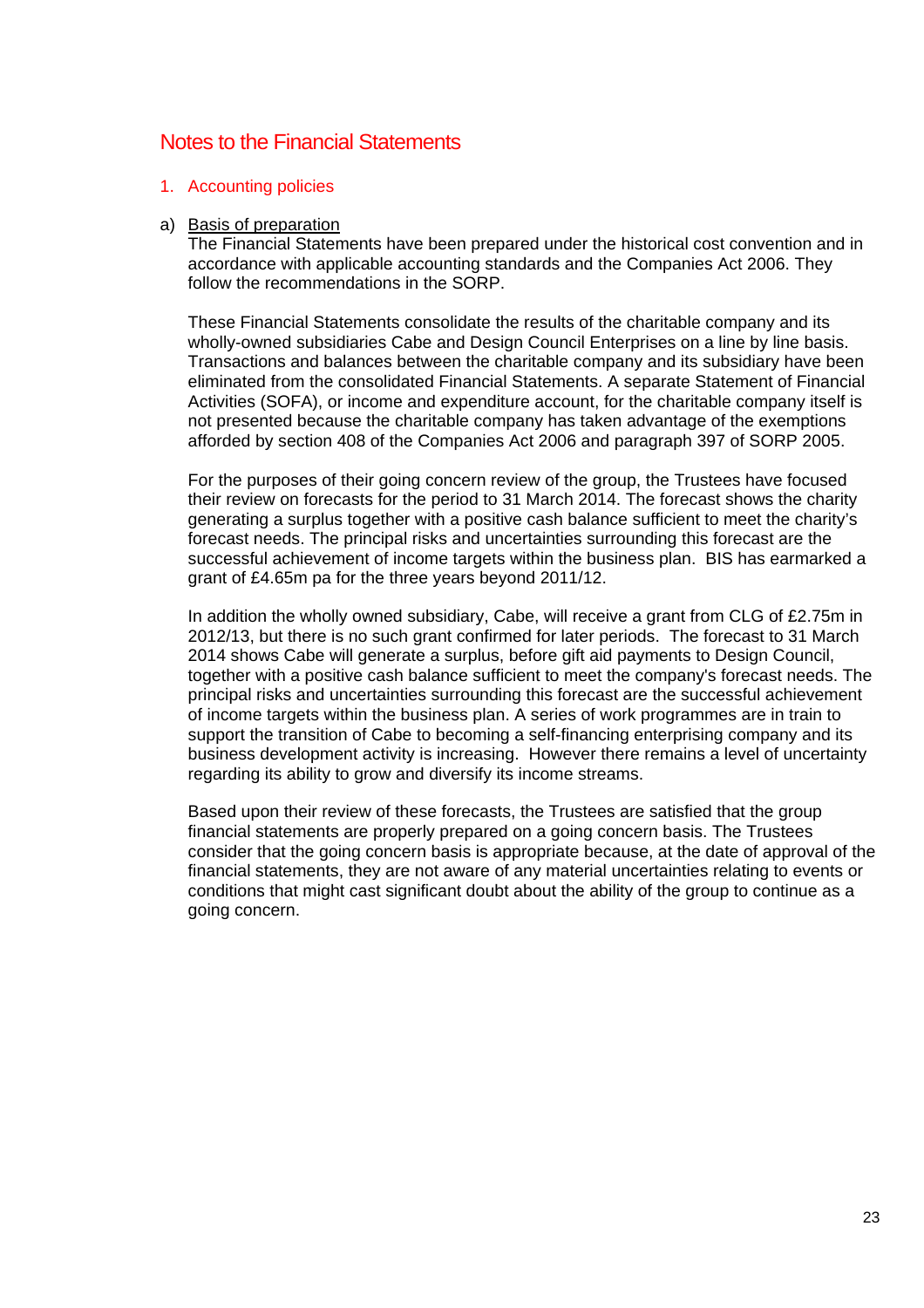# b) Incoming resources

All incoming resources are recognised within the SOFA where:

- − The organisation is entitled to the income
- − It is certain that the resource will be received
- − The resource can be quantified with reasonable accuracy

Where entitlement to incoming resources requires a specific performance to be achieved (a contract or performance related grant) then incoming resources are recognised only to the extent that the performance has taken place. Where monies are received in advance of entitlement they are deferred and only recognised when the activity providing an entitlement to this income has taken place.

c) Recognition of grants receivable

Income is accounted for when earned and matched to expenditure. Grants are categorised as either restricted or unrestricted depending on the terms of the grant.

d) Resources expended

Expenditure is accounted for on an accruals basis and allocated to the appropriate heading in the Financial Statements. Charitable activities' expenditures enable the Design Council to meet its charitable aims and objectives, consistent with good governance. In Note 4 costs are attributable to the categories of charitable expenditure on an actual basis with the exception of support costs which are allocated as a proportion of total directly attributable costs.

e) Governance costs

Governance costs are the costs associated with the governance arrangements of the charity. These costs are associated with constitutional and statutory requirements and include any costs associated with the strategic management of the charity's activities.

# f) Grants payable and constructive obligations

Grant payments are charged to the SOFA in the year in which they are communicated to the recipient as at that time a valid expectation has been created that the grants will be paid.

- g) Liquid resources The Design Council's liquid resources are all cash.
- h) Funds accounting

Funds held by the Design Council are either:

- − *Unrestricted Funds*: These are funds which in general have been received from Business Programmes and other business related activities.
- − *Restricted Funds*: These are the grant funds received from government, charities, and other public bodies where the use of the funds is restricted to a specific purpose.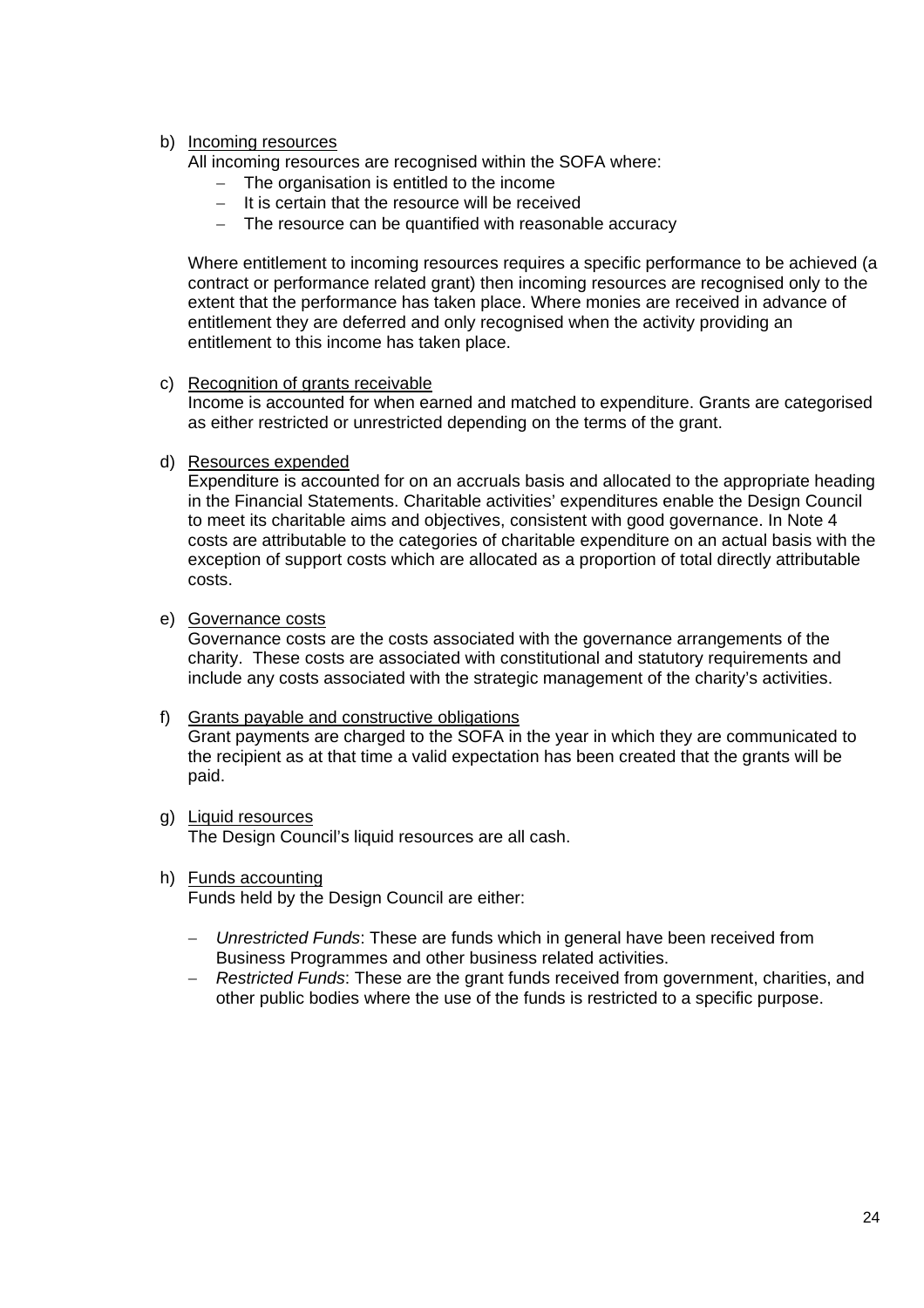# i) Reserves policy

The Design Council's reserve policy is to maintain a level of reserves sufficient to fund the on-ongoing overhead and committed salary costs that are not covered by the BIS and CLG grants for a period of six months. The level of reserves to be held (the "free reserves") is calculated as unrestricted reserves less tangible fixed assets.

# j) Fixed assets and depreciation

Tangible fixed assets costing less than £1k are not capitalised and are written off in the year of purchase. Assets are capitalised at cost and are kept under review for any impairment.

The capitalised leasehold improvements relating to the Bow Street premises have been depreciated using the "reducing balance" method. Following the decision to vacate Bow Street an accelerated depreciation charge was made in order to write down the value of the assets to zero at the time of the vacation of the premises in June 2012. All other fixed assets are written off on a straight line basis over the assets' expected useful lives as follows:

| Leasehold fixtures and fittings | 5 years, or over the period of the lease if less |
|---------------------------------|--------------------------------------------------|
| Furniture and equipment         | 5 years                                          |
| Computer equipment              | 2-5 years                                        |

# k) Pension costs

The Design Council provides two separate defined contribution pension schemes. One scheme is for employees who transferred to the Design Council from CABE and the other is for all other employees. The former is closed to new entrants. Pension costs associated with these schemes are charged to the accounts as incurred.

# l) Leases

All leases are accounted for as operating leases and rentals are charged to the income and expenditure account on a straight line basis over the life of the lease

# m) Value Added Tax (VAT)

The Design Council reclaims from HMRC VAT incurred on goods and services in line with the standard method of partial exemption. Irrecoverable VAT is treated as a central cost and allocated with other support costs to the relevant activities on the SOFA.

# n) Provisions

Provisions are made when the Design Council has a legal or constructive financial obligation, that can be reliably estimated and for which there is an expectation that payment will be made. The obligation is recognized as a liability once the obligation is crystalised.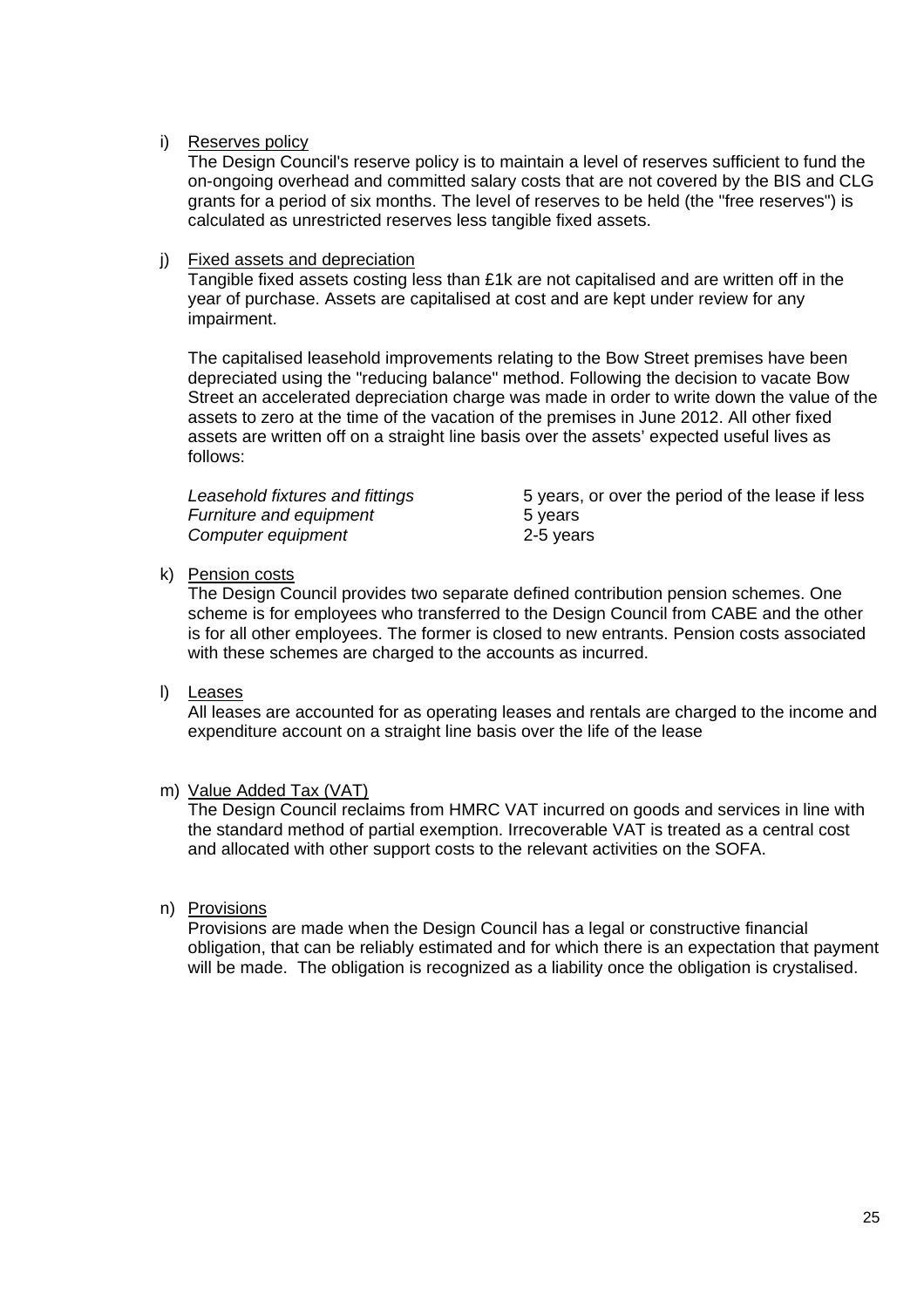# 2. Incoming resources from generated sources

|                                              |              |            | 2012           | 2011  |
|----------------------------------------------|--------------|------------|----------------|-------|
|                                              | Unrestricted | Restricted | Total          | Total |
|                                              | £000         | £000       | £000           | £000  |
|                                              |              |            |                |       |
| Revenue Grant-in-Aid                         | ٠            |            |                | 5,618 |
|                                              |              |            |                |       |
| <b>Total voluntary income</b>                | ٠            |            | $\blacksquare$ | 5,618 |
| <b>Turnover from Cabe</b>                    | 170          |            | 170            |       |
| <b>Turnover from Design Enterprise</b>       | 175          |            | 175            |       |
| Investment income - bank interest            | 3            |            |                | 5     |
|                                              |              |            |                |       |
| Incoming resources from generated<br>sources | 348          |            | 348            | 5,623 |

In 2011 the Grant in Aid paid by BIS to the Design Council was treated as unrestricted income. As an independent charity the Design Council no longer receives Grant-in-Aid (GIA) and the substantive grants received from government are now treated as restricted income.

# 3. Incoming resources from charitable activities

|                                                               | Unrestricted<br>£000 | Restricted<br>£000 | 2012<br>Total<br>£000 | 2011<br>Total<br>£000 |
|---------------------------------------------------------------|----------------------|--------------------|-----------------------|-----------------------|
| Grants from BIS and CLG                                       |                      | 8,195              | 8,195                 |                       |
| Other grants from government and<br>public bodies             |                      | 600                | 600                   | 138                   |
| Business programme fees                                       | 1,037                |                    | 1,037                 | 2,273                 |
| Income from ancillary trades                                  | 46                   |                    | 46                    | 1,049                 |
| Design related external income                                | 12                   |                    | 12                    | 131                   |
| <b>Total incoming resources from</b><br>charitable activities | 1,095                | 8.795              | 9.890                 | 3,591                 |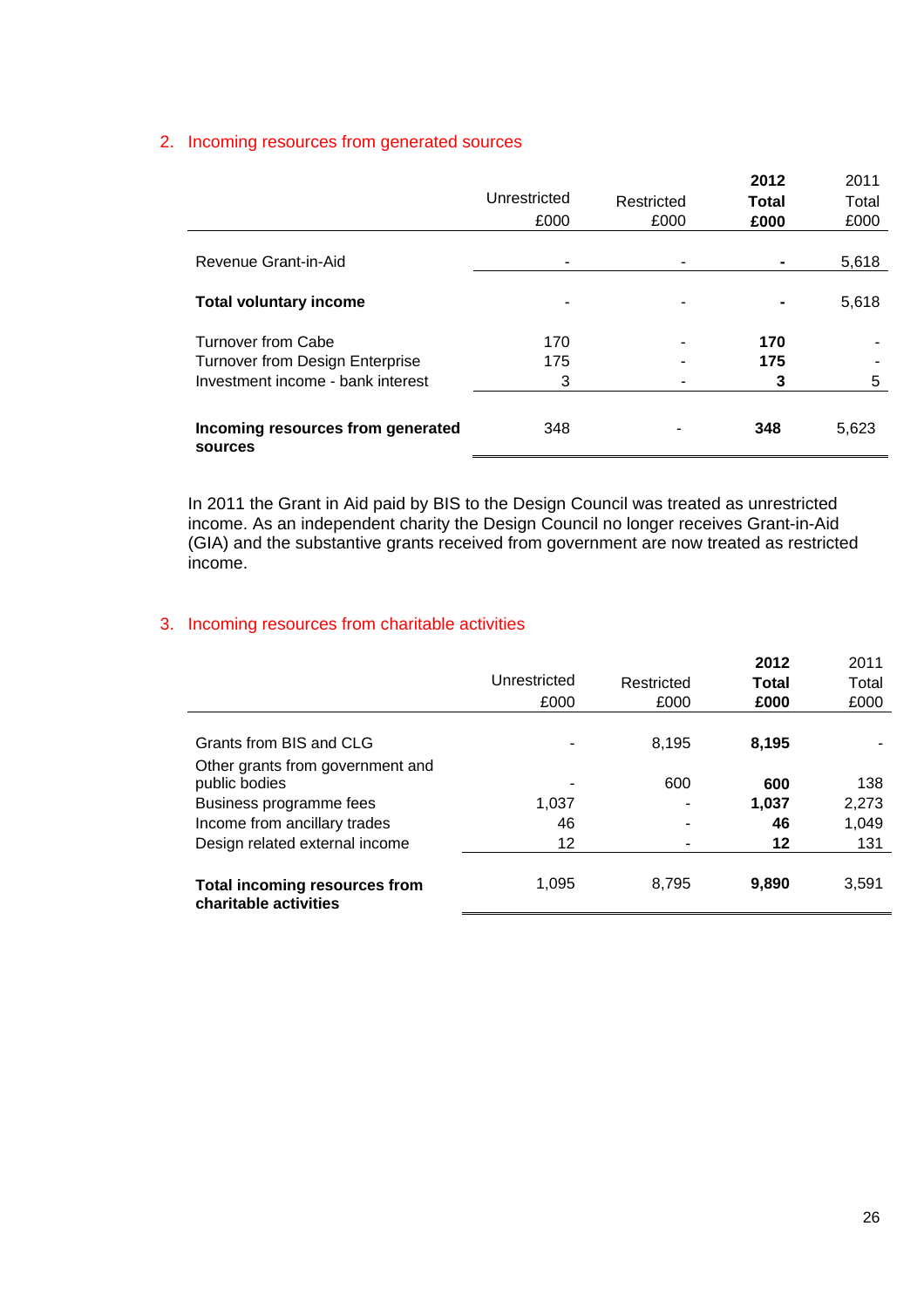#### 4. Resources expended

|                                                       | Grants<br>payable | <b>Staff</b><br>costs | Other<br>direct<br>costs | Total<br>costs | Support<br>Costs | 2012<br>Total | 2011<br>Total |
|-------------------------------------------------------|-------------------|-----------------------|--------------------------|----------------|------------------|---------------|---------------|
|                                                       | £000              | £000                  | £000                     | £000           | £000             | £000          | £000          |
| <b>Costs of</b><br>generating funds<br>Design Council |                   |                       |                          |                |                  |               |               |
| Enterprises                                           |                   |                       | 40                       | 40             |                  | 40            |               |
| <b>Direct charitable</b><br><b>Expenditure</b>        |                   |                       |                          |                |                  |               |               |
| Insight                                               |                   | 445                   | 622                      | 1,067          | 1,560            | 2,627         | 3,412         |
| Challenges                                            | 469               | 599                   | 315                      | 1,383          | 1,336            | 2,719         | 3,674         |
| Leadership                                            | 125               | 367                   | 800                      | 1,292          | 1,703            | 2,995         | 1,511         |
| Cabe                                                  | 648               | 937                   | 555                      | 2,140          |                  | 2,140         |               |
|                                                       | 1,242             | 2,348                 | 2,292                    | 5,882          | 4,599            | 10,481        | 8,597         |
| Governance costs                                      |                   | 98                    | 83                       | 181            |                  | 181           | 108           |
| 2012                                                  | 1,242             | 2,446                 | 2,415                    | 6,103          | 4,599            | 10,702        | 8,705         |
| 2011                                                  | 431               | 2,485                 | 2,137                    | 5,053          | 3,652            | 8,705         |               |

## **NOTE a: Grants payable**

- Design Council The Design Council makes grant payments to selected partners in support of programmes within the Challenges and Leadership activities.
- Challenges The Design Council continues to create open innovation challenges that demonstrate the power of design in tackling big societal challenges. For each new challenge, once the funding and scope of the challenge has been agreed with the challenge sponsor, prospective partnership teams are invited to pitch to be involved in the challenge to an advisory board who will chose the ideas to be developed. Grant payments are then made to the winning teams in accordance with the agreement with the funding body.

The allocation of grant payments in 2012 was:

| Challenge | Recipient                    | Amount £000 |
|-----------|------------------------------|-------------|
| A&E       | Pearson Lloyd                | 152         |
| Dementia  | Various<br>$(E2k)$ to $E62k$ | 317         |

Grant payments for the Independence Matters challenge were distributed directly by the sponsor, the Technology Strategy Board.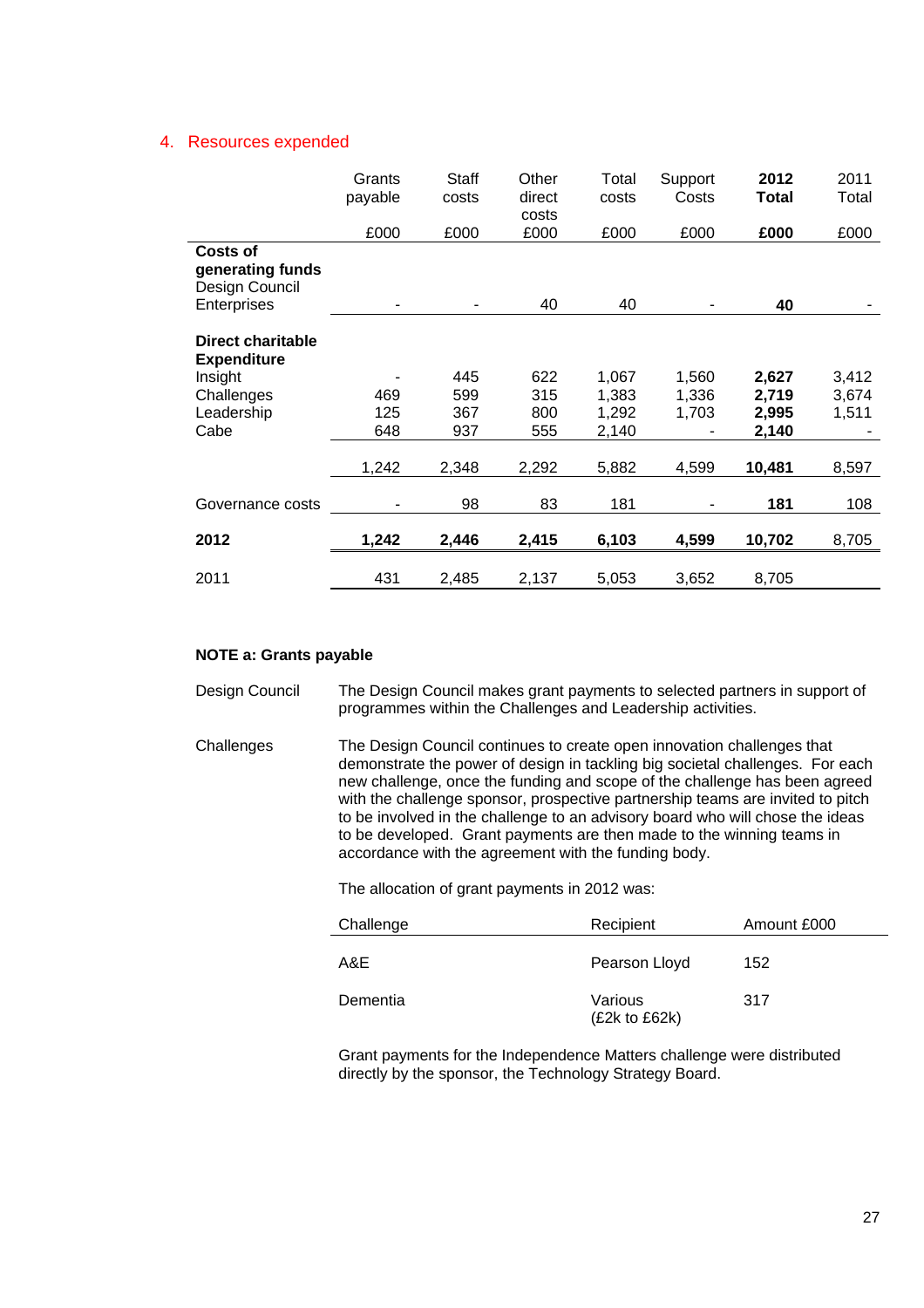- Leadership Under the "Design for Growth" programme, partners are invited to submit proposals as to how they would best run local activities that would advance awareness of "Design in Business" and to catalyse new activities between designers and business. In 2012 over 70 proposals were received which were shortlisted for review by a panel of design experts. 15 partners were selected and received payments between £2.5k and £20k.
- Cabe Grant payments are made to selected affiliates as part of the agreement between Cabe and CLG.

#### **NOTE b: Support costs**

Support costs are allocated to activities with the Design Council charity as a proportion of total directly attributable costs. Management support is provided to Cabe by the Design Council. The cost of this support is recovered through the management fee paid to Cabe by the Design Council.

#### 5. Staff costs and numbers

Staff costs were as follows:

|                                          | 2012  | 2011  |
|------------------------------------------|-------|-------|
|                                          | £000  | £000  |
|                                          |       |       |
| Salaries and wages                       | 2,567 | 2,611 |
| Social security costs                    | 303   | 299   |
| Pension contributions                    | 230   | 92    |
| Staff benefits                           | 24    | 27    |
| Redundancy costs                         | 73    | 232   |
|                                          |       |       |
| Total payroll staff costs                | 3,197 | 3,261 |
| Total temporary and contract staff costs | 477   | 489   |
|                                          |       |       |
| <b>Total staff costs</b>                 | 3,674 | 3,750 |
|                                          |       |       |
| Total emoluments paid to staff were:     | 2,797 | 2,703 |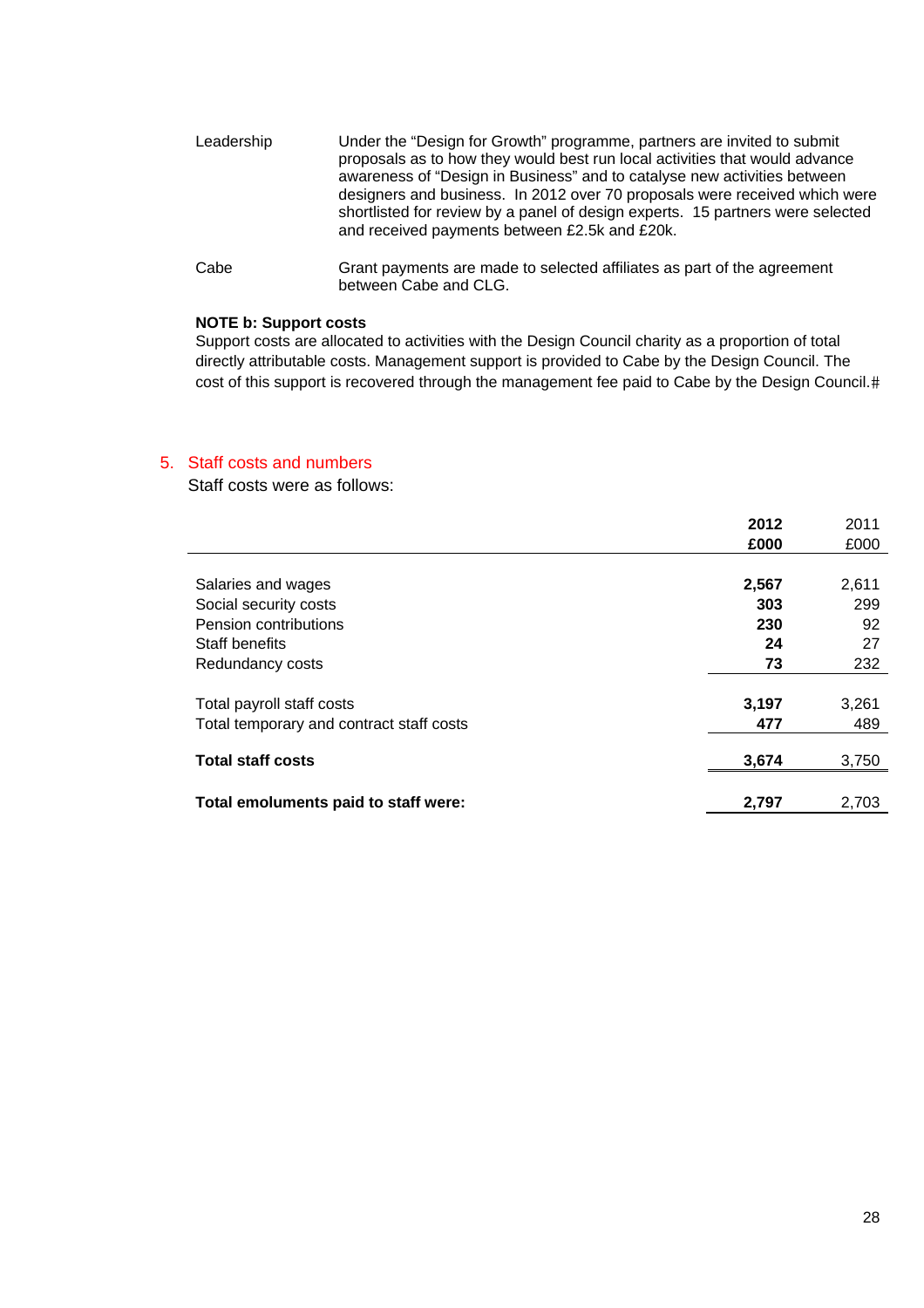# **Employees' emoluments**

The number of employees, whose emoluments was over £60k (including salary and taxable benefit in kind costs) falls within the ranges shown below.

| <b>Band</b>       | 2012           | 2011           |
|-------------------|----------------|----------------|
|                   |                |                |
| 60,000 - 69,999   | 2              | 3              |
| 70,000 - 79,999   | 2              | $\overline{2}$ |
| 80,000 - 89,999   | $\blacksquare$ | 1              |
| $90,000 - 99,999$ | 1              | 4              |
| 100,000 - 109,999 | $\blacksquare$ |                |
| 110,000 - 119,000 | $\blacksquare$ |                |
| 120,000 - 129,999 | $\blacksquare$ |                |
| 130,000 - 139,999 |                | 1              |

The average weekly number of employees (full-time equivalent) during the year was as follows:

|                                            | 2012<br><b>No</b> | 2011<br>No |
|--------------------------------------------|-------------------|------------|
| Permanent (payroll)<br>Other staff (other) | 63<br>າ           | 63<br>4    |
|                                            | 65                | 67         |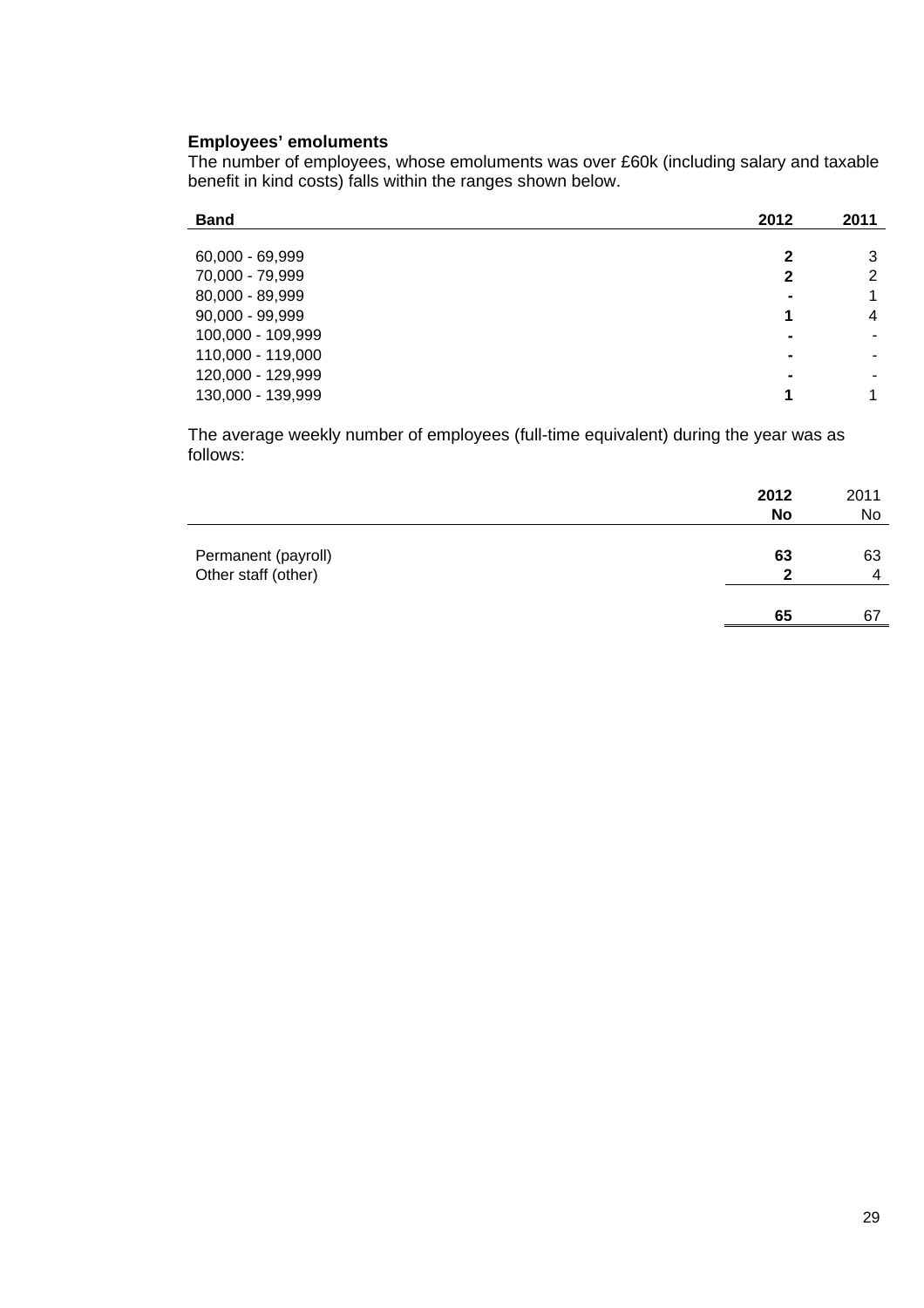#### 6. Net incoming resources for the year

This is stated after charging:

|                               | 2012 | 2011 |
|-------------------------------|------|------|
|                               | £000 | £000 |
|                               |      |      |
| Depreciation                  | 401  | 111  |
| Trustees' reimbursed expenses |      | 9    |
| Staff reimbursed expenses     | 36   | 61   |
| Auditors' remuneration:       |      |      |
| Audit                         | 29   | 35   |
| Other services                | 4    |      |
| Operating lease rentals:      |      |      |
| Plant and machinery           | 18   | 13   |
| Other                         | 704  | 827  |

**NOTE a:** The depreciation charge includes accelerated depreciation relating to the write down of leasehold improvement assets at Bow Street

**NOTE b:** Other operating lease rentals are the rental payments for Bow Street.

# 7. Support costs

Support costs relate to charitable activities as follows:

|                            | 2012         | 2011  |
|----------------------------|--------------|-------|
|                            | <b>Total</b> | Total |
|                            | £000         | £000  |
|                            |              |       |
| Executive                  | 276          | 237   |
| <b>Facilities</b>          | 1,251        | 1,514 |
| Human resources            | 242          | 423   |
| ΙT                         | 140          | 144   |
| Finance                    | 800          | 747   |
| Depreciation               | 401          | 111   |
| Other                      | 1,489        | 476   |
|                            |              |       |
| <b>Total support costs</b> | 4,599        | 3,652 |
|                            |              |       |

**NOTE a:** The Design Council only recovers a proportion of the VAT incurred on purchases under the "partial exemption methodology". The irrecoverable element of the incurred VAT is taken centrally and charged to Finance (2012 £593k, 2011 £582k).

**NOTE b:** Other costs include exceptional costs associated with the move from Bow Street.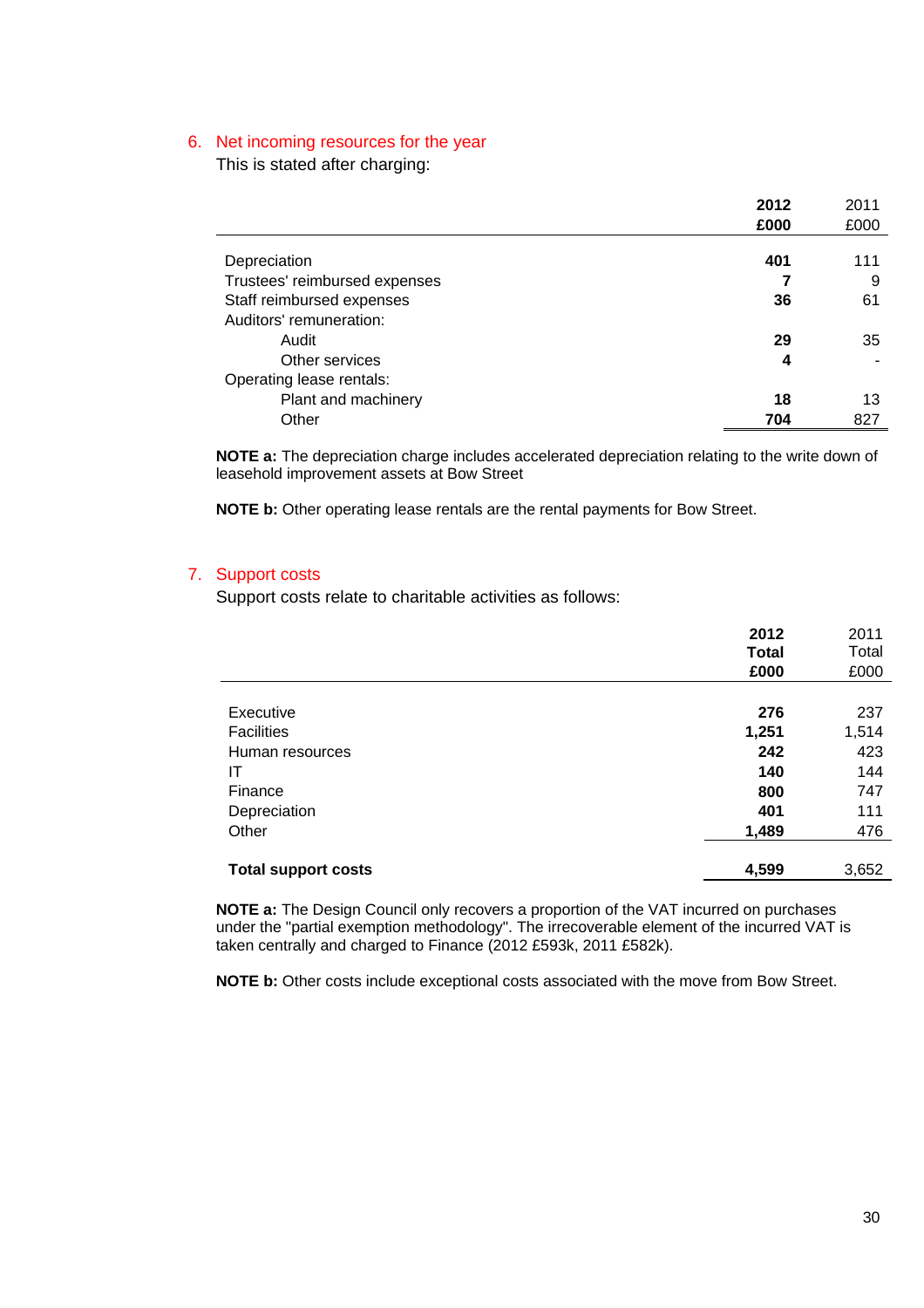# 8. Movements in funds

Movements in funds are as follows:

|                                   | At the start<br>of the year | <b>Transfers</b> | Incoming<br>resources | Outgoing<br>resources | At the end<br>of the year |
|-----------------------------------|-----------------------------|------------------|-----------------------|-----------------------|---------------------------|
|                                   | £000                        | £000             | £000                  | £000                  | £000                      |
| <b>Restricted funds:</b>          |                             |                  |                       |                       |                           |
| BIS Grant - Design Council        |                             |                  | 4,000                 | (4,000)               |                           |
| CLG Grant - Cabe                  |                             |                  | 2,750                 | (2,750)               |                           |
| <b>BIS</b> - Transition move      |                             | (194)            | 1,000                 | (806)                 |                           |
| <b>Transition other</b>           |                             |                  | 305                   | (305)                 |                           |
| Designing Demand                  | 220                         |                  | 116                   | (336)                 |                           |
| <b>Innovate for Universities</b>  | 17                          |                  | 24                    | (41)                  |                           |
| Design for Patient Dignity        | 20                          |                  |                       |                       | 20                        |
| Independence Matters 1 & 2        | 101                         | (101)            |                       |                       |                           |
| Design Challenge                  | 60                          | (60)             |                       |                       |                           |
| Multi Disciplinary Design Network | 1                           |                  |                       |                       | 1                         |
| Home Energy Management            | 10                          |                  |                       |                       | 10                        |
| <b>Carers Strategy</b>            | $\overline{2}$              |                  |                       |                       | $\mathbf{2}$              |
| <b>CPNI</b>                       | 8                           | (8)              |                       |                       |                           |
| Dementia                          |                             |                  | 600                   | (552)                 | 48                        |
| <b>Total restricted funds</b>     | 439                         | (363)            | 8,795                 | (8,790)               | 81                        |
| <b>Total unrestricted funds</b>   |                             |                  |                       |                       |                           |
| General                           | 1,529                       | 363              | 1,443                 | (1, 912)              | 1,423                     |
| <b>Total funds</b>                | 1,968                       |                  | 10,238                | (10, 702)             | 1,504                     |

# 9. Analysis of group net assets between funds

|                                                                              | Unrestricted<br>funds<br>£000 | Restricted<br>funds<br>£000 | <b>Total</b><br>funds<br>£000 |
|------------------------------------------------------------------------------|-------------------------------|-----------------------------|-------------------------------|
| Tangible fixed assets<br><b>Current assets</b><br><b>Current liabilities</b> | 65<br>2,476<br>(1, 118)       | 1,810<br>(1,729)            | 65<br>4,286<br>(2, 847)       |
| Net assets at the end of the year                                            | 1,423                         | 81                          | 1,504                         |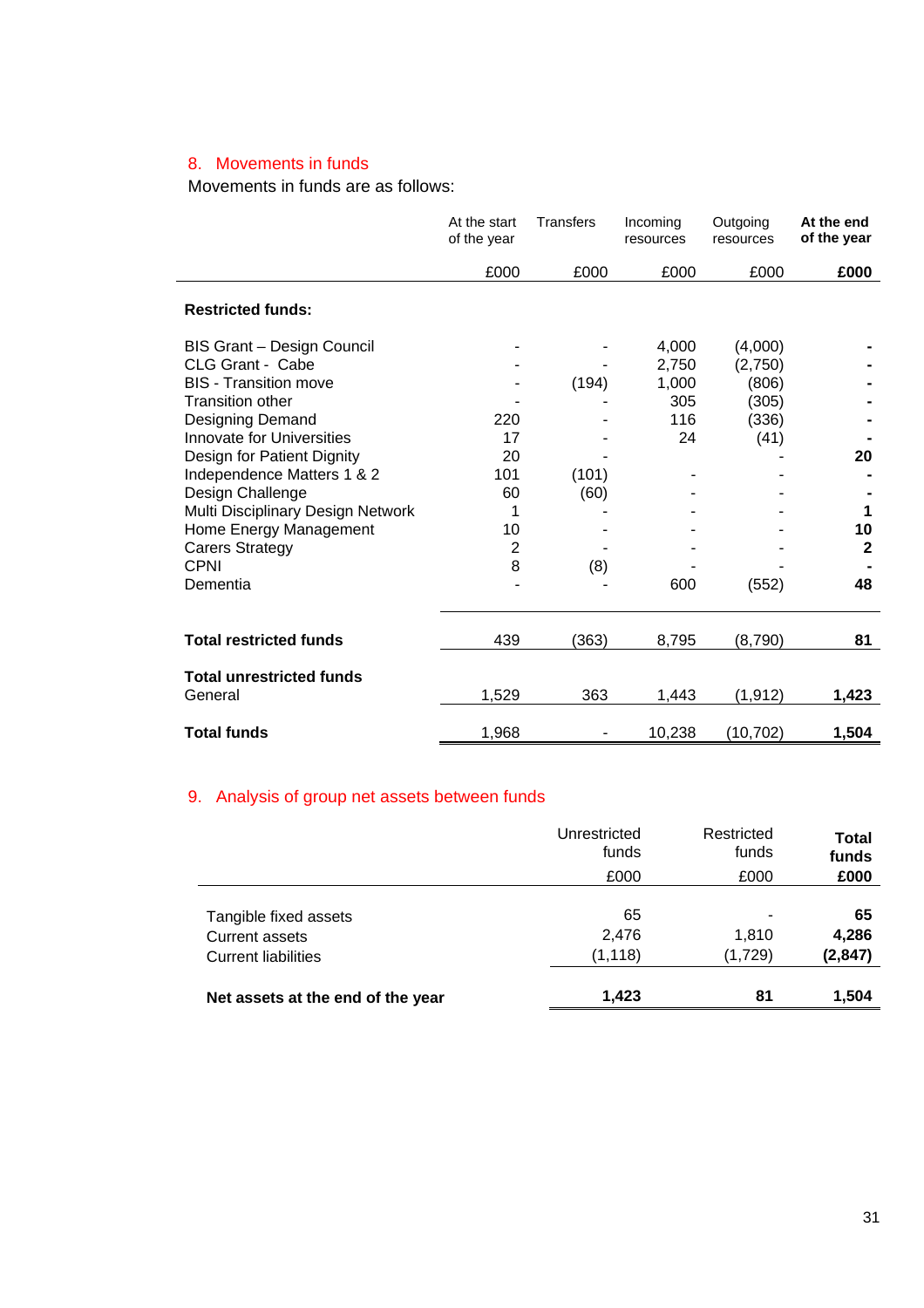# 10. Tangible fixed assets

|                              | Leasehold<br>improvements | Furniture<br>& fittings | Computer<br>equipment | Totals |
|------------------------------|---------------------------|-------------------------|-----------------------|--------|
| <b>The Group and Charity</b> |                           |                         |                       |        |
|                              | £000                      | £000                    | £000                  | £000   |
| Cost                         |                           |                         |                       |        |
| At the start of the year     | 2,758                     | 501                     | 329                   | 3,588  |
| Additions in year            | 103                       |                         | 20                    | 123    |
| Disposals in year            |                           |                         |                       |        |
| At the end of the year       | 2,861                     | 501                     | 349                   | 3,711  |
| <b>Depreciation</b>          |                           |                         |                       |        |
| At the start of the year     | 2,504                     | 470                     | 271                   | 3,245  |
| Charge for the year          | 346                       | 20                      | 35                    | 401    |
| Disposals in year            |                           |                         |                       |        |
| At the end of the year       | 2,850                     | 490                     | 306                   | 3,646  |
| Net book value               |                           |                         |                       |        |
| At the end of the year       | 11                        | 11                      | 43                    | 65     |
| At the start of the year     | 254                       | 31                      | 58                    | 343    |

#### 11. Investments

The charity owns the whole of the issued ordinary share capital of Design Council Enterprises, a company registered in England.

|                                                              | 2012 | 2011                     |
|--------------------------------------------------------------|------|--------------------------|
| Investment in subsidiary undertakings incorporated in the UK |      | $\overline{\phantom{a}}$ |

The charity also controls Design Council Commission for Architecture and the Built Environment (Cabe), a company limited by guarantee, at NIL cost. It is registered in England.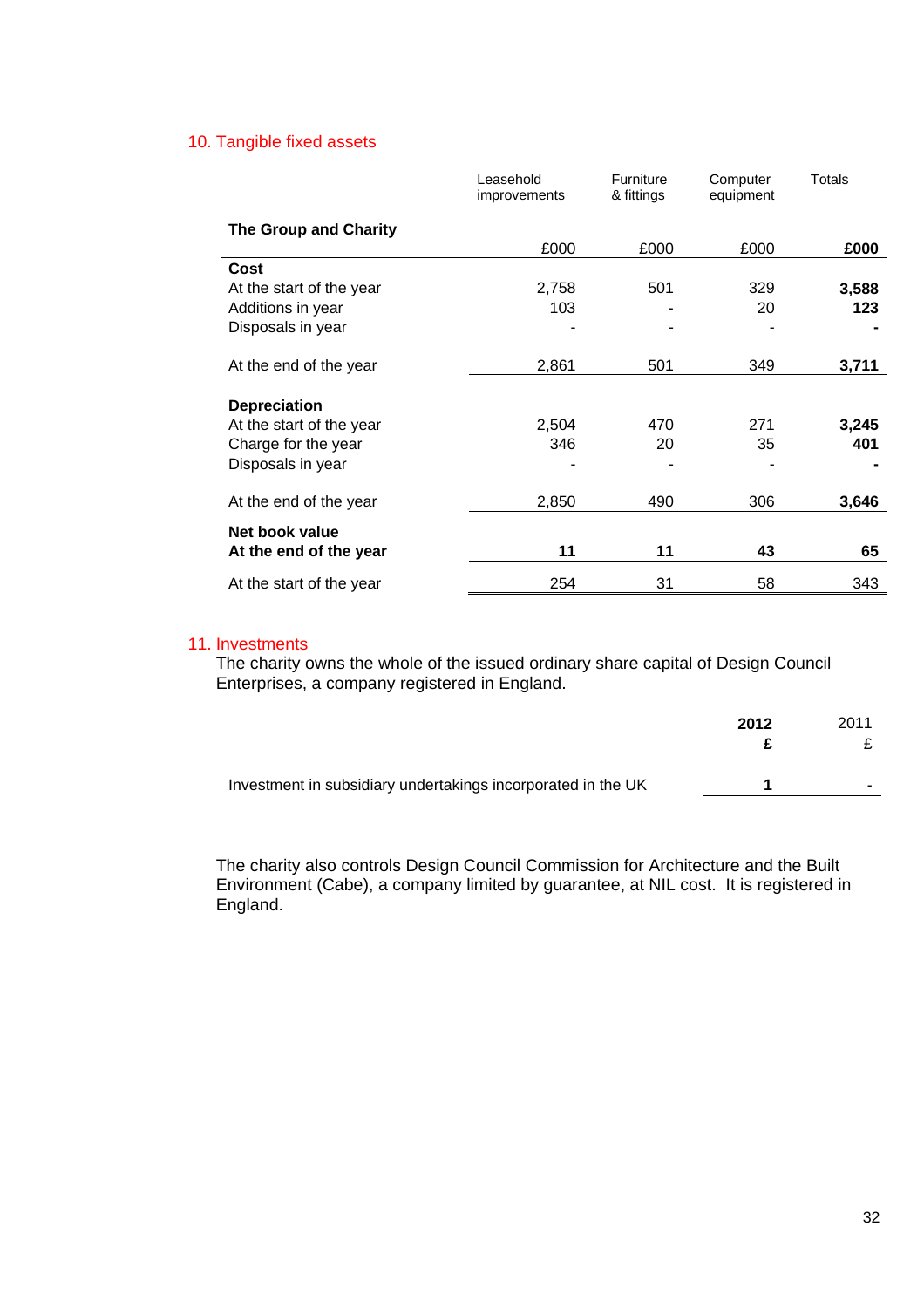## 12. Taxation

The charity is exempt from corporation tax as all its income is charitable and is applied for charitable purposes. Any surpluses from the charity's subsidiary companies are gift aided to the charity. No corporation tax charge is anticipated for 2012:

|                                        | 2012<br>£000   | 2011<br>£000 |
|----------------------------------------|----------------|--------------|
| UK corporation tax at 20% (2011 : 20%) | $\blacksquare$ |              |
|                                        |                |              |

# 13. Subsidiary undertakings

#### **Cabe**

In March 2011 a subsidiary company limited by guarantee, Cabe, was incorporated to accommodate the transfer of staff and trademarks from the previous NDPB, CABE, into the Design Council. There was no net asset value ascribed to the transfer. The subsidiary company trades as Cabe and is registered in England. All activities have been consolidated on a line by line basis in the SOFA. Available profits are gift aided to the charitable company.

The directors of Cabe are appointed by the Design Council.

A summary of the results of the subsidiary is shown below:

|                                                            | 2012                     |
|------------------------------------------------------------|--------------------------|
|                                                            | £                        |
| Income<br>Administrative expenses                          | 2,920,158<br>(2,879,357) |
| Operating profit                                           | 40,801                   |
| Interest receivable                                        | 775                      |
|                                                            | 41,576                   |
| Gift aid to parent undertaking                             | (41,576)                 |
| Profit on ordinary activities before taxation              |                          |
| Taxation                                                   |                          |
| Profit for the financial year                              |                          |
| The aggregate of the assets, liabilities and funds<br>was: |                          |
| Assets                                                     | 313,677                  |
| Liabilities                                                | (313,677)                |
| <b>Funds</b>                                               |                          |
|                                                            |                          |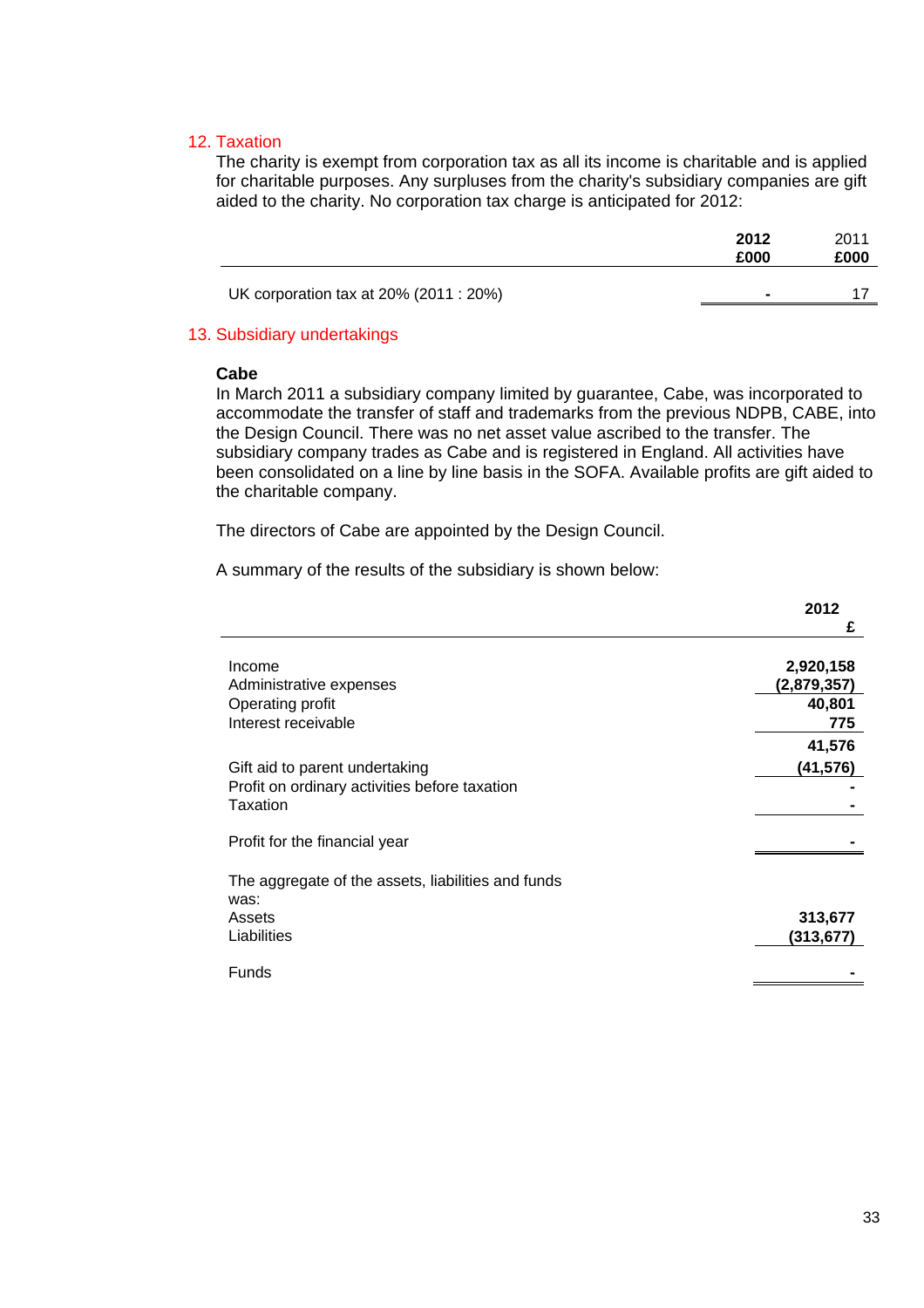#### **Design Council Enterprises**

The charitable company owns the whole of the issued ordinary share capital of Design Council Enterprises, a company registered in England. The subsidiary is used for nonprimary purpose trading activities. All activities have been consolidated on a line by line basis in the SOFA. Available profits are gift aided to the charitable company. A summary of the results of the subsidiary is shown below:

|                                                         | 2012       | 2011 |
|---------------------------------------------------------|------------|------|
|                                                         | £          | £    |
|                                                         |            |      |
| Income                                                  | 175,093    |      |
| Administrative expenses                                 | (164, 738) |      |
| Operating profit                                        | 10,355     |      |
| Interest receivable                                     | 98         |      |
|                                                         | 10,453     |      |
| Gift aid to parent undertaking                          | (10, 453)  |      |
| Profit on ordinary activities before taxation           |            |      |
| Taxation                                                |            |      |
| Profit for the financial year                           |            |      |
| The aggregate of the assets, liabilities and funds was: |            |      |
| Assets                                                  | 152,813    |      |
| Liabilities                                             | (152,812)  |      |
| Funds                                                   |            |      |

# 14. The parent charity

The parent charity's gross income and the results for the year are disclosed as follows:

|                      | 2012<br>£000 | 2011<br>£000 |
|----------------------|--------------|--------------|
| Gross income         | 8,058        | 9,214        |
| Results for the year | (464)        | 509          |

#### 15. Prepayments and debtors

|                                                         | <b>Group</b> |      | <b>Charity</b> |      |
|---------------------------------------------------------|--------------|------|----------------|------|
|                                                         | 2012         | 2011 | 2012           | 2011 |
|                                                         | £000         | £000 | £000           | £000 |
| Prepayments and accrued<br>income                       | 1,960        | 310  | 1,960          | 310  |
| Trade debtors                                           | 278          | 614  | 206            | 614  |
| Other debtors                                           | 5            | 48   | 5              | 48   |
| VAT due                                                 | 180          |      | 157            |      |
| Amounts due from subsidiary<br>Gift aid receivable from | -            |      | 124            |      |
| subsidiaries                                            |              |      | 52             |      |
|                                                         | 2,423        | 972  | 2.504          | 972  |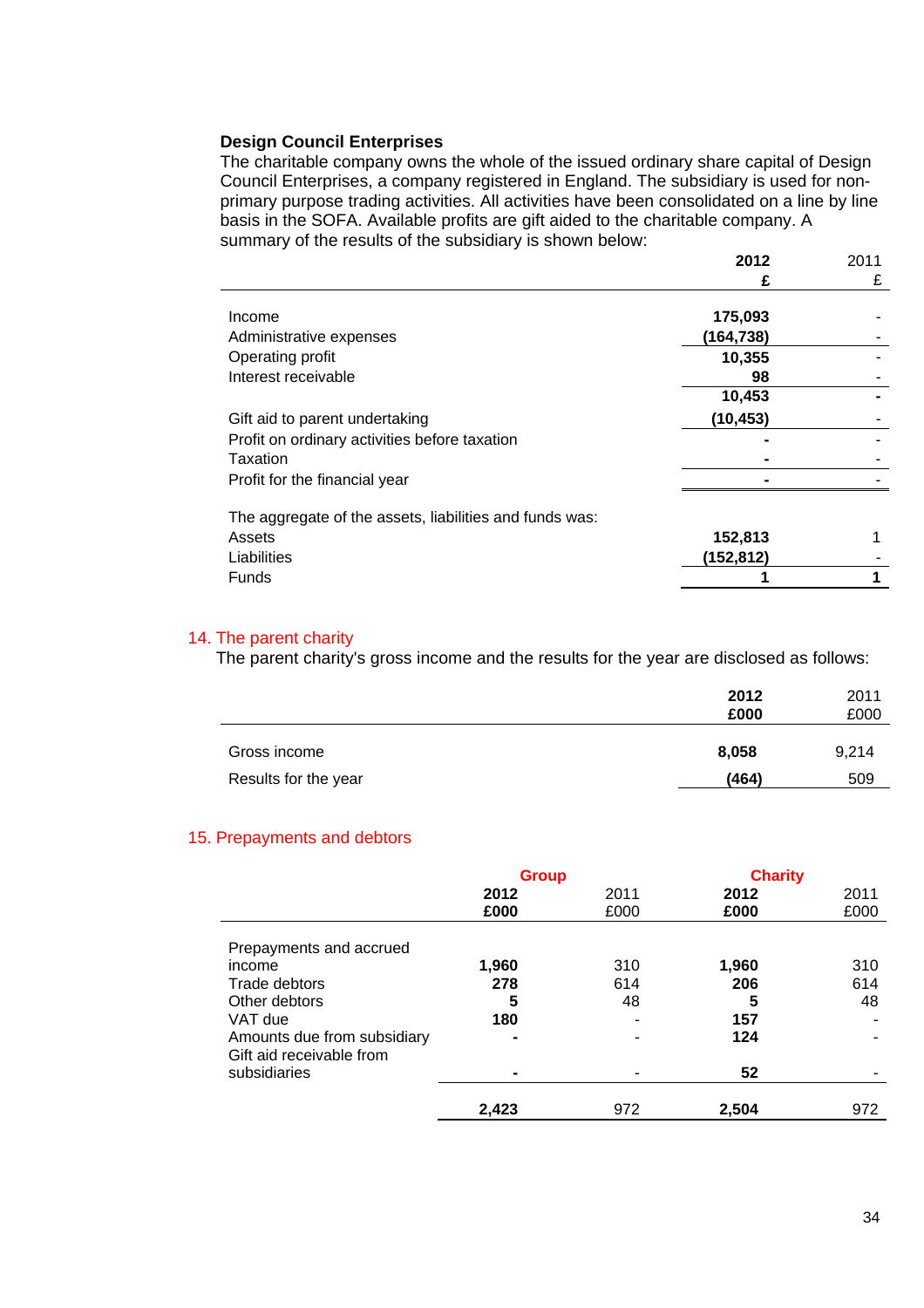# 16. Cash at bank and in hand

|              | <b>Group</b> |       | <b>Charity</b> |       |
|--------------|--------------|-------|----------------|-------|
|              | 2012         | 2011  | 2012           | 2011  |
|              | £000         | £000  | £000           | £000  |
|              |              |       |                |       |
| Cash at bank | 1,863        | 2,530 | 1.540          | 2,530 |
|              |              |       |                |       |

# 17. Creditors amounts due within 1 year

|                           | <b>Group</b> |       | <b>Charity</b> |       |
|---------------------------|--------------|-------|----------------|-------|
|                           | 2012         | 2011  | 2012           | 2011  |
|                           | £000         | £000  | £000           | £000  |
|                           |              |       |                |       |
| Trade creditors           | 709          | 296   | 563            | 296   |
| Tax & social security     | 134          | 73    | 108            | 73    |
| Other creditors           | 119          | 50    | 108            | 50    |
| Accruals                  | 1,652        | 565   | 1,545          | 565   |
| Deferred income           | 233          | 699   | 233            | 699   |
| Amounts due to subsidiary | ۰            |       | 48             |       |
|                           |              |       |                |       |
|                           | 2,847        | 1,683 | 2,605          | 1,683 |

## 18. Provisions

|                             | <b>Group</b>   |      | <b>Charity</b> |      |
|-----------------------------|----------------|------|----------------|------|
|                             | 2012           | 2011 | 2012           | 2011 |
|                             | £000           | £000 | £000           | £000 |
|                             |                |      |                |      |
| Provision for dilapidations | $\blacksquare$ | 194  | ۰              | 194  |

Following a decision made in 2012 to vacate the existing office space for new premises, the provision for dilapidations has been transferred at the end of the year to accruals.

# 19. Operating lease commitments

The group had annual commitments at the year end under operating leases expiring as follows:

|                  | 2012<br>Land and |                | 2011<br>Land and |       |
|------------------|------------------|----------------|------------------|-------|
|                  | buildings        | Other          | buildings        | Other |
|                  | £                | £              | £                | £     |
|                  |                  |                |                  |       |
| Less than 1 year | 176              | $\blacksquare$ | ۰                | 2     |
| 1 - 5 Years      | 413              | 12             |                  | 11    |
| Over 5 years     |                  |                | 827              |       |
|                  |                  |                |                  |       |
|                  | 589              | 12             | 827              | 13    |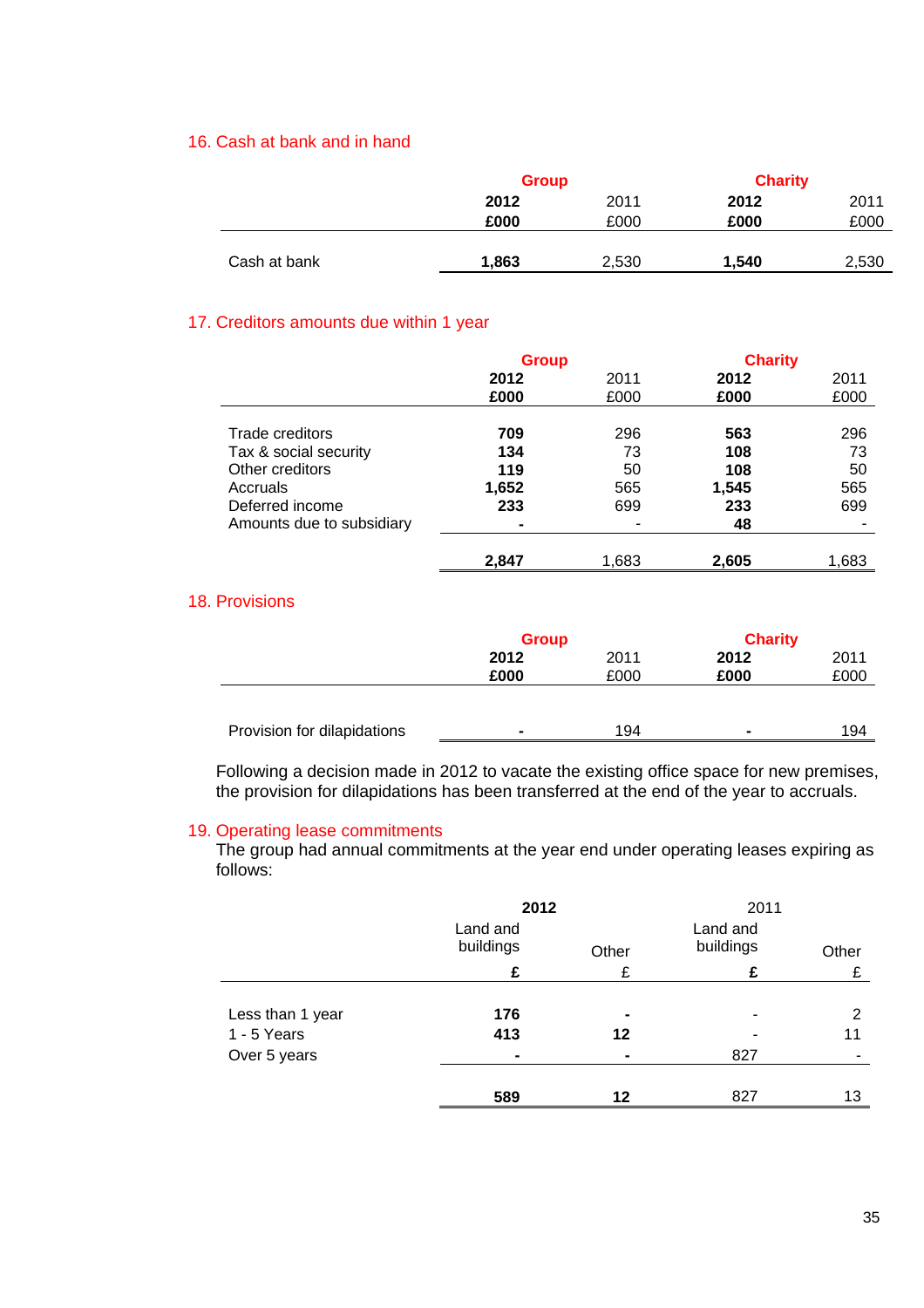The charity had annual commitments at the year end under operating leases expiring as follows:

|                                 | 2012<br>Land and |            | 2011<br>Land and |            |
|---------------------------------|------------------|------------|------------------|------------|
|                                 | buildings        | Other<br>£ | buildings        | Other<br>£ |
|                                 |                  |            |                  | 2          |
| Less than 1 year<br>1 - 5 Years | 176<br>413       | ۰<br>12    |                  | 11         |
| Over 5 years                    |                  | ٠          | 827              |            |
|                                 | 589              | 12         | 827              | 13         |

#### 20. Contingent liabilities

There are no contingent liabilities to declare.

#### 21. Related party transactions

There was one payment of £6,000 to EEF for membership to receive a package of business services including HR and legal advice. EEF is body which Martin Temple is Chair of as well as being Chair of Design Council.

# 22. Post balance sheet events

The CEO of Design Council, David Kester, resigned from his position on 5 April 2012. The Chief Operating Officer, Madeline Denmead, was appointed the acting CEO on 5 April 2012 until the appointment of a new CEO.

The Design Council relocated from Bow Street in Covent Garden to the Angel Building in Islington on 23 June 2012.